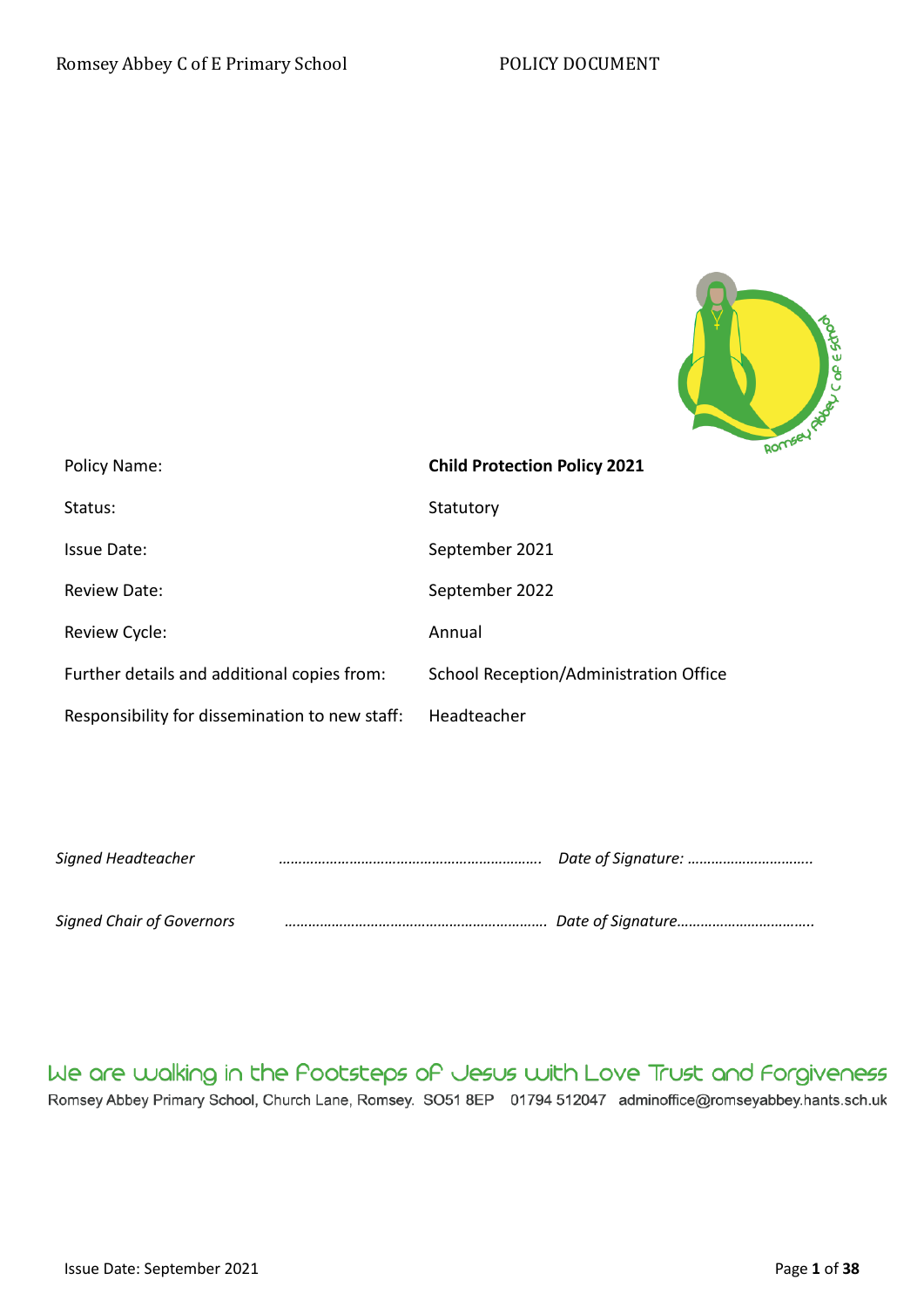# **Contents**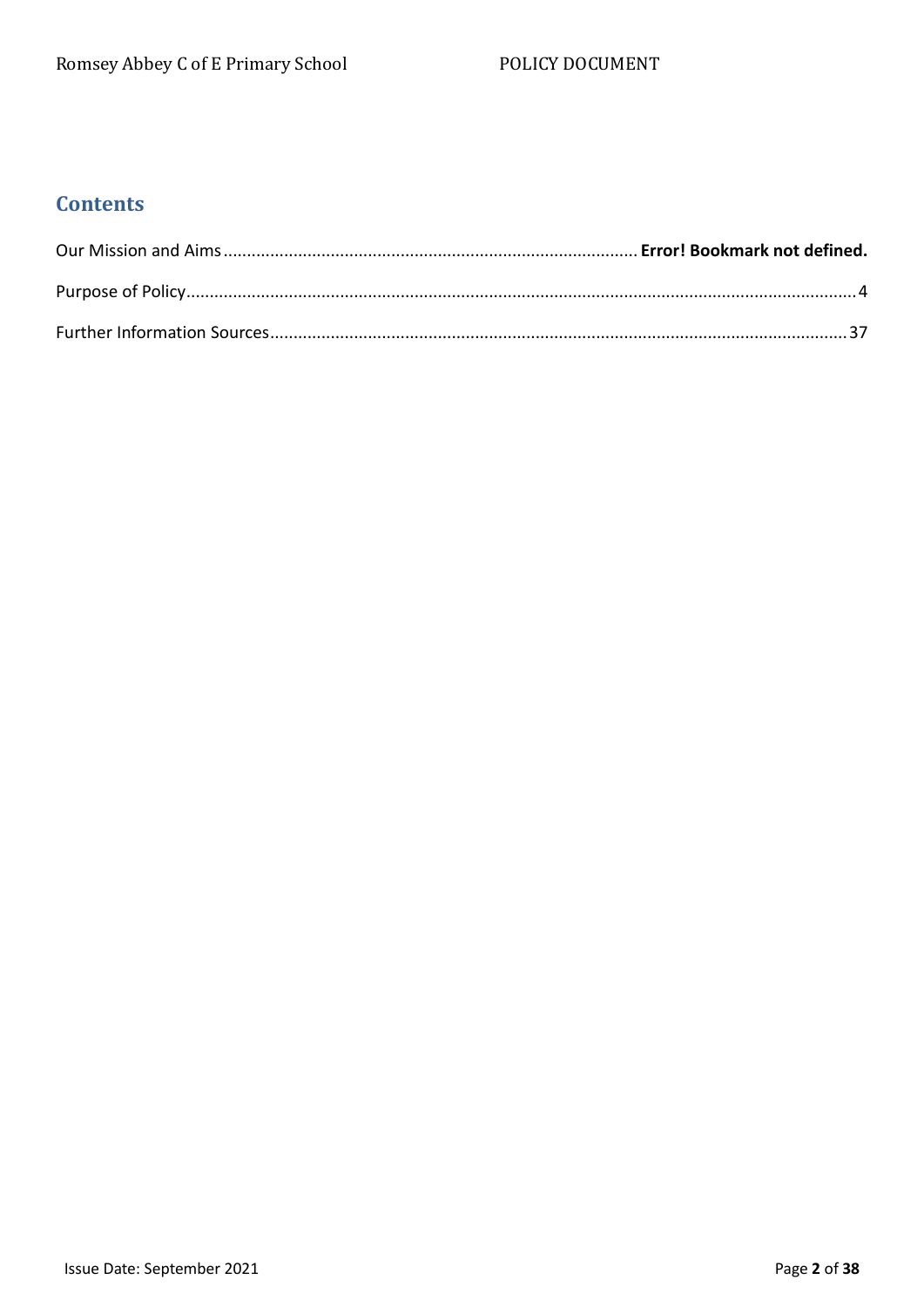## **Vision Statement**

Romsey Abbey C of E Primary School will be a distinctive community, rooted in Christian values, whose culture has limitless ambition, professionalism, engagement and caring at its heart. Staff, parents and governors will work together closely to give every child the best possible education and life chances. The school will be viewed by the local Community as a centre of excellence.

## **Our Mission**

At Romsey Abbey CE School we believe that a world of opportunity lies at our feet. We see our role as a school as instilling in learners the confidence to enable success and relish challenge. We help children, families and staff to learn how to demonstrate love and grow in our ability to forgive each other, to aspire to be the best we can be. We feel it is important to both rejoice in our own success and equally in the success of others. As a church school our whole school life is based around our common values of, "walking in the footsteps of Jesus with love, trust and forgiveness."

## **Our Aims**

Build a culture and ethos of support and respect, inclusive of language, ethnicity, ability and gender.

Create a healthy, safe environment through relationships, resources and opportunities which are accessible to all.

Provide an outstanding curriculum and learning environment that inspires, achieves the highest standards, creates a spirit of adventure, reflects culture and community and builds confident and independent learners.

Strive to build systems of communication that ensure all members of the school family have opportunities to contribute ideas and knowledge that will be valued.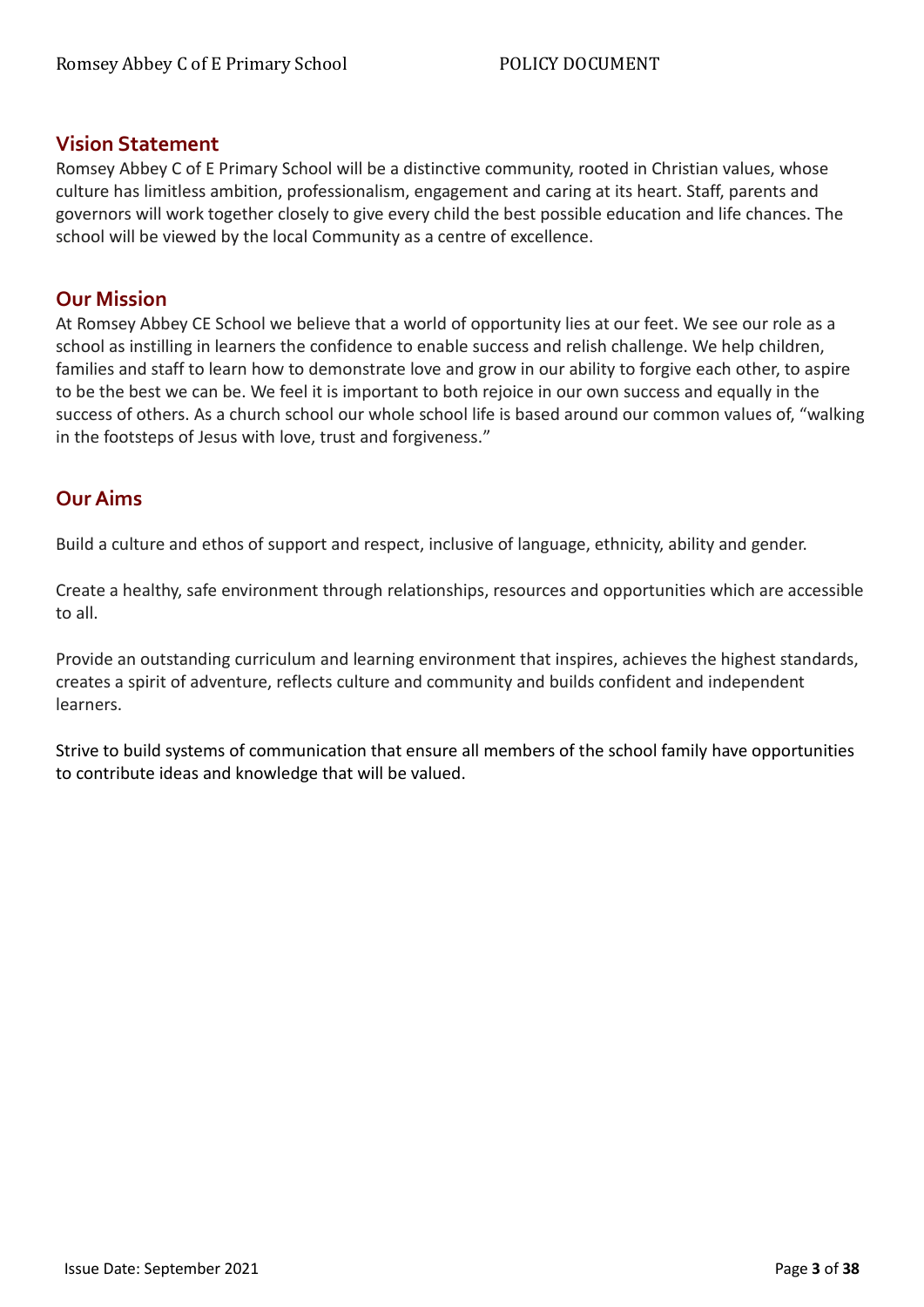## <span id="page-3-0"></span>**Purpose of Policy**

#### **Definitions**

Within this document:

*Child protection* is an aspect of safeguarding but is focused on how we respond to children who have been significantly harmed or are at risk of significant harm.

The term *staff* applies to all those working for or on behalf of the school, full time or part time, in either a paid or voluntary capacity. This also includes parents and governors.

*Child* refers to all young people who have not yet reached their 18th birthday. On the whole, this will apply to pupils of our school; however, the policy will extend to visiting children and students from other establishments

**Parent** refers to birth parents and other adults in a parenting role for example adoptive parents, step-parents, guardians and foster carers.

*Abuse* could mean neglect, physical, emotional or sexual abuse or any combination of these. Parents, carers and other people can harm children either by direct acts and / or failure to provide proper care. Explanations of these are given within the procedure document.

#### **Principles and Values**

- Children have a right to feel secure and cannot learn effectively unless they do so.
- All children have a right to be protected from harm.

• All staff have a key role in prevention of harm and an equal responsibility to act on any suspicion or disclosure that may indicate a child is at risk of harm, either in the school or in the community, whilst taking into account any contextual safeguarding.

We acknowledge that is essential that we work in partnership with other agencies that protect children and reduce risk and so we will engage in partnership working throughout the child protection process to safeguard children.

• Whilst the school will work openly with parents as far as possible, it reserves the right to contact Children's Social Care or the police, without notifying parents if this is believed to be in the child's best interests.

#### **Leadership and Management**

We have established clear lines of accountability, training and advice to support the process of child protection and individual staff within that process.

In this school, any individual can contact the Designated Safeguarding Lead (DSL) or their Deputy (DDSL) if they have concerns about a child or young person.

The **DSL** is *Julie Symonds* and the **DDSL** are *Mark Harris and Tom Langford.* There is a nominated safeguarding governor, *Liz Wagner*, who will take leadership responsibility for safeguarding. She is also the Chair of Governors *and* will therefore receive reports of allegations against the headteacher and act on the behalf of the governing body.

As an employer we follow safer recruitment guidance as set out in KCSiE 2021.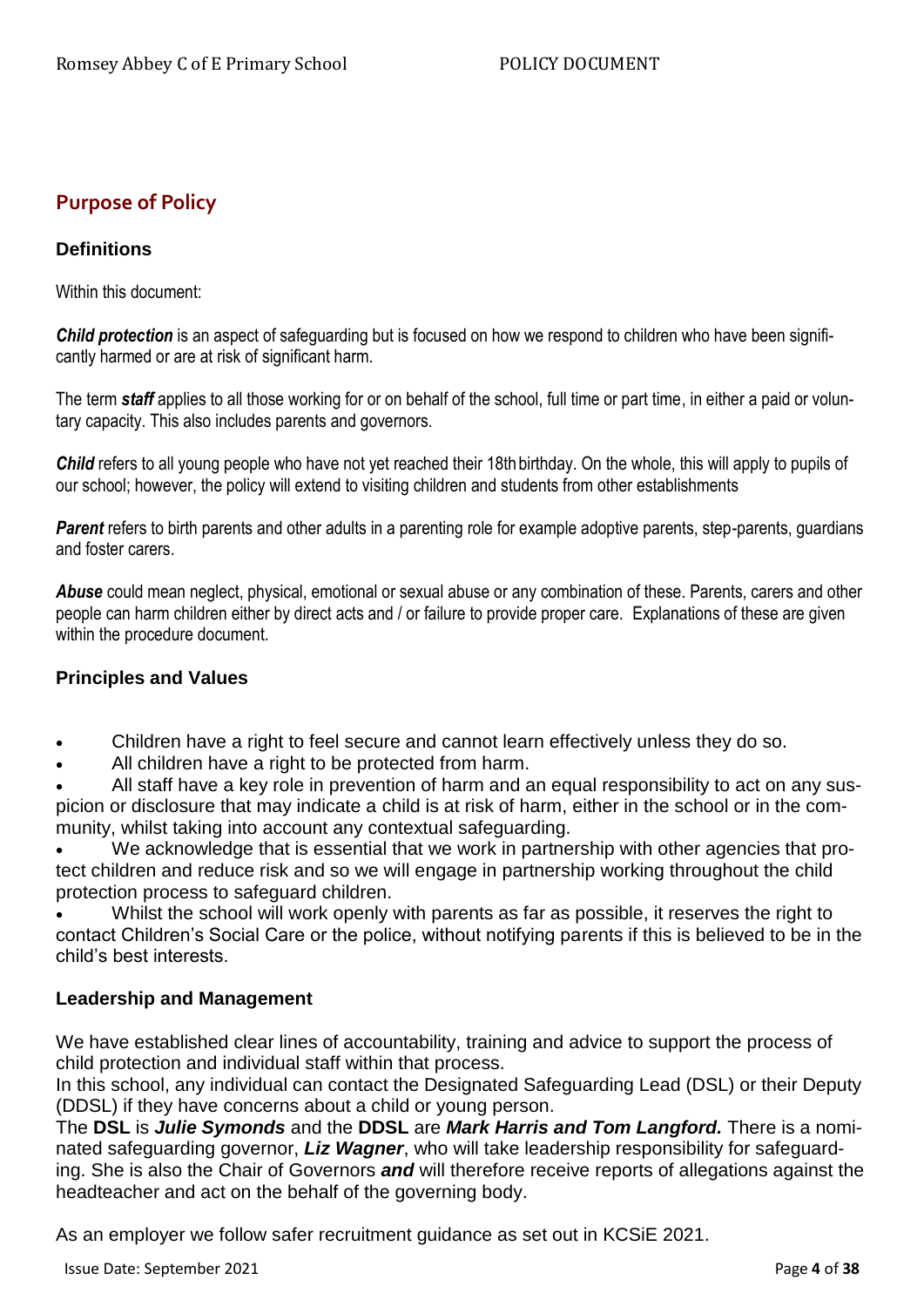## **Training**

All staff in our school are expected to be aware of the signs and symptoms of abuse and must be able to respond appropriately. Training is provided as required on a three-yearly cycle - Year 1 provided by HCC, Year 2 conducted by the DSL/DDSL and in Y3 via on-line learning. Separate training is provided to all new staff on appointment through the induction programme. The DSL will attend training at least every other year to enable them to fulfil their role. Any update in national or local guidance will be shared with all staff in briefings and then captured

in the next whole school training. This policy will be updated during the year to reflect any changes brought about by new guidance.

## **Referral**

Following any concerns raised, the DSL will assess the information and consider if significant harm has happened or there is a risk that it may happen. If the evidence suggests the threshold of significant harm, or risk of significant harm has been reached, or if it is not clear if the threshold is met, the DSL will contact Children's Social Care and, if appropriate, the police. If the DSL or DDSL is not available or there are immediate concerns, the staff member will refer directly to Children's Social Care and the police if appropriate. We will use the guidance from NPCC to determine when to contact the police.

Generally, the DSL will inform the parents prior to making a referral. However, there are situations where this may not be possible or appropriate, particularly when informing parents, may place the child at further risk

*N.B. The exception to this process will be in those cases of known FGM where there is a mandatory requirement for the teacher to report directly to the police. The DSL should also be made aware.*

## **Confidentiality**

• We maintain that all matters relating to child protection are to be treated as confidential and only shared as per the 'Information Sharing Advice for Practitioners' (DfE 2015) guidance

There is a lawful basis for child protection concerns to be shared with agencies who have a statutory duty for child protection.

- Information will be shared with individuals within the school who 'need to know'.
- All staff are aware that they cannot promise a child to keep a disclosure confidential.

## **As a school we will educate pupils to recognise when they are at risk and how to get help when they need it through:**

- The content of the curriculum
- A school ethos which helps children to feel safe and able to talk freely about their concerns, believing that they will be listened to and valued.
- Every child having access to a 'trusted adult' in the school.
- NSPCC workshops held every two years.

#### **Dealing with allegations against staff**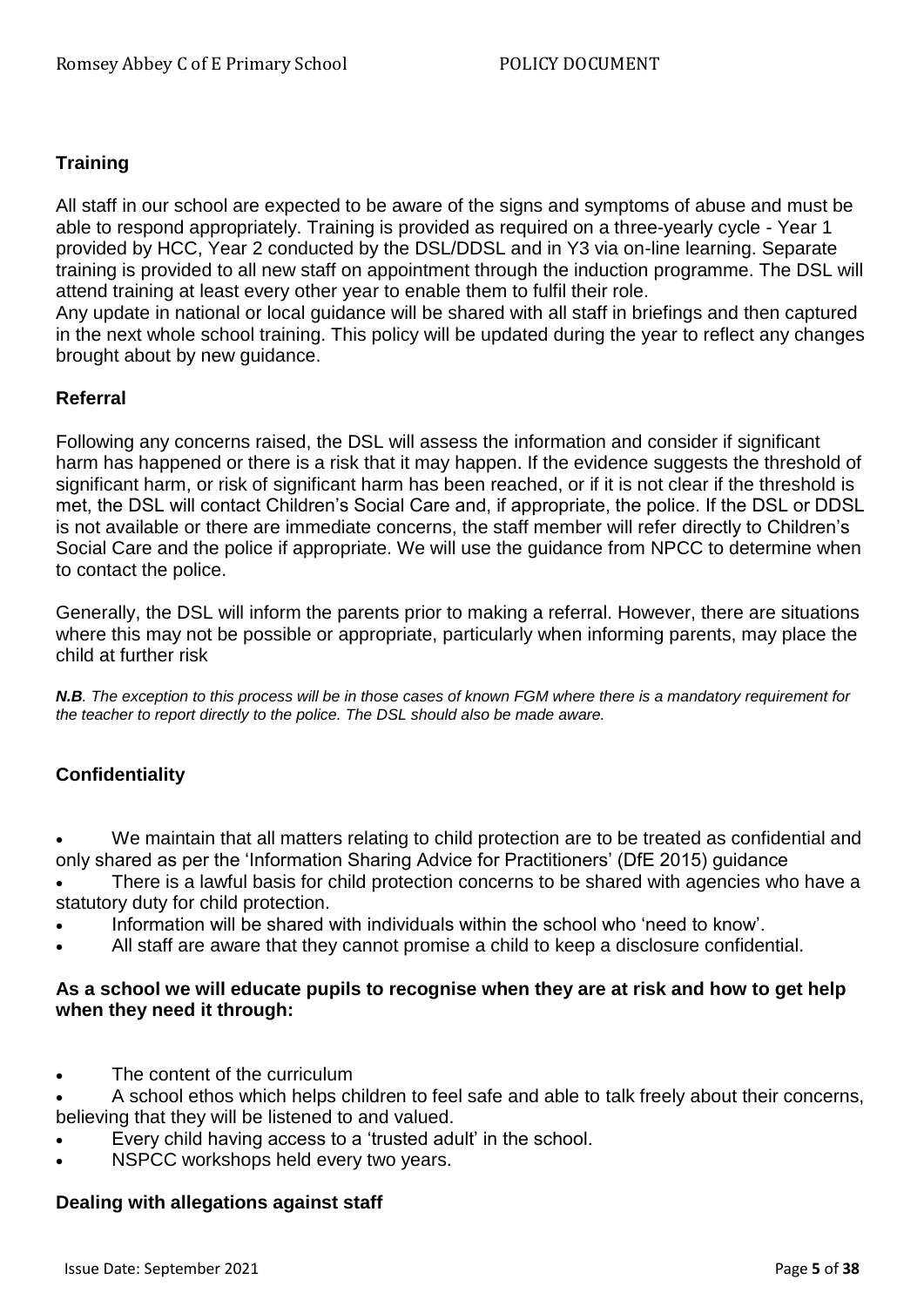If a concern is raised about the practice or behaviour of a member of staff, this information will be recorded and passed to the headteacher **Mr Mark Harris**. The headteacher will make an assessment to determine if the matter is a 'low level concern' or an 'allegation'. The Local Authority Designated Officer (LADO) will be contacted for all allegations and the relevant guidance will be followed. If the headteacher needs advice or guidance they will contact the LADO. If the allegation is against the headteacher, the person receiving the allegation will contact the LADO or Chair of Governors directly. (Annex 5)

## **Dealing with allegations against pupils**

If a concern is raised that there is an allegation of a pupil abusing another pupil within the school, the 'Peer on Peer Abuse' guidance will be followed (Annex 6)

# **Roles and responsibilities within Romsey Abbey CE Primary School**

## **Staff responsibilities**

All staff have a key role to play in identifying concerns early and in providing help for children. To achieve this, they will:

• Establish and maintain an environment where children feel secure, are encouraged to talk and are listened to.

• Ensure children know that there are adults in the school who they can approach if they are worried or have concerns.

• Plan opportunities within the curriculum for children to develop skills they need to recognise, assess and manage risk appropriately and keep themselves safe.

• Attend training in order to be aware of and be alert to the signs of abuse.

• Maintain an attitude of "it could happen here" with regards to safeguarding.

• Be aware that mental health problems can, in some cases, be an indicator that a child has suffered or is at risk of suffering abuse, neglect or exploitation

• Recognise that abuse, neglect, or other adverse childhood experiences, can have an impact on the mental health, behaviour and education of children.

Record their concerns on CPOMS if they are worried that a child is being abused and speak the DSL as soon as practical that day. If the DSL is not contactable immediately a DDSL should be informed

Be prepared to refer directly to social care, and the police if appropriate, if there is a risk of significant harm and the DSL or DDSL is not available.

• Follow the allegations procedures (Annex 5) if the disclosure is an allegation against a member of staff.

• Follow the procedures set out by the HSCP and take account of guidance issued by the DfE.

- Support pupils in line with their child protection plan.
- Treat information with confidentiality but never promising to "keep a secret".

• Notify the DSL or DDSL of any child on a child protection plan or child in need plan who has unexplained absence.

• Have an understanding of 'Early Help' and be prepared to identify and support children who may benefit from this intervention.

- Liaise with other agencies that support pupils and provide early help.
- Ensure they know who the DSL and DDSL are and know how to contact them.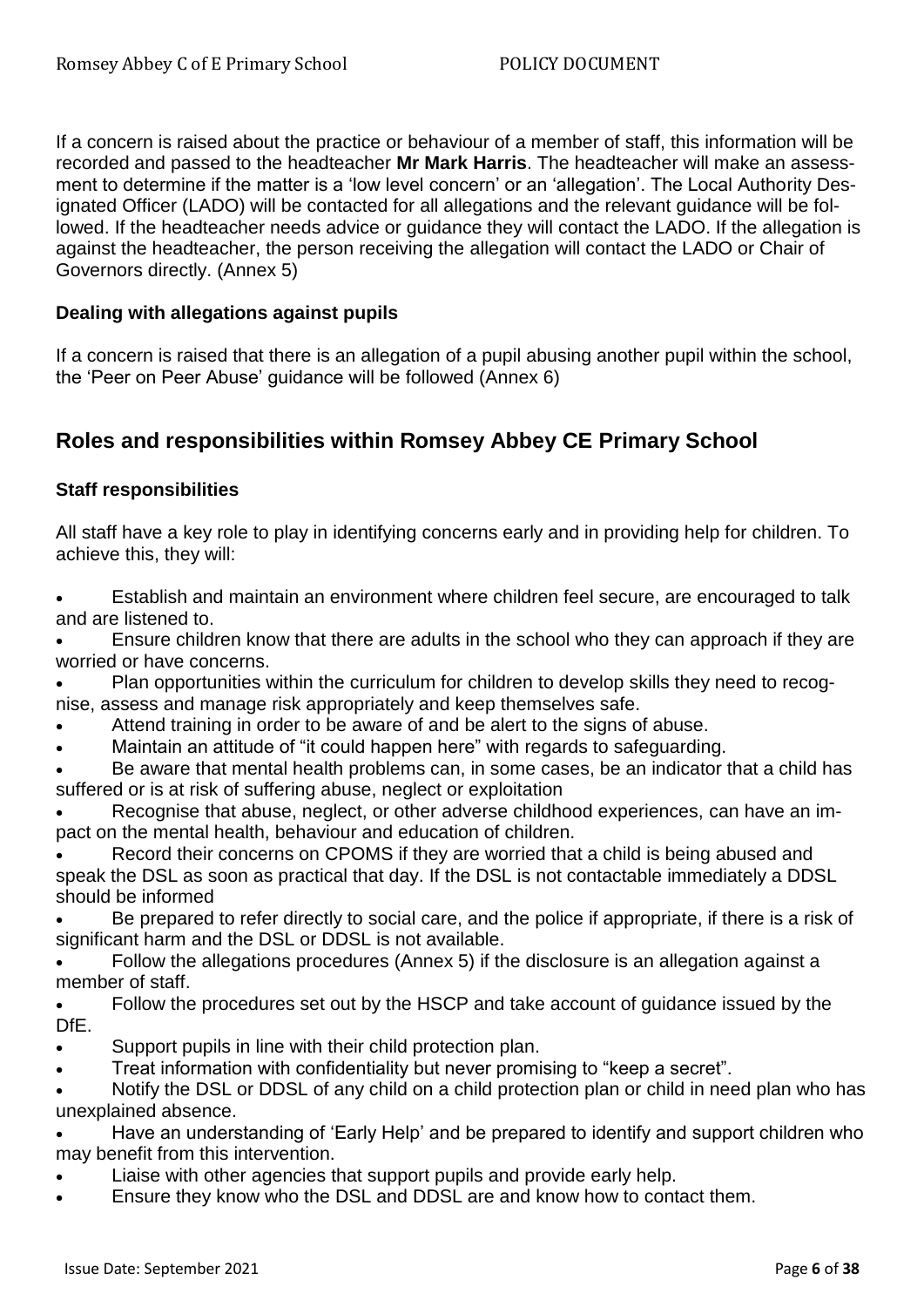• Have an awareness of the Child Protection Policy, the Behaviour Policy, the Staff Behaviour Policy (or Code of Conduct), peer on peer abuse procedures, the safeguarding response for children who go missing from education and the role of the DSL.

## **Senior Management Team responsibilities**:

• Contribute to inter-agency working in line with 'Working Together to Safeguard Children 2018 quidance'

• Provide a co-ordinated offer of early help when additional needs of children are identified

• Ensure staff are alert to the various factors that can increase the need for early help (*para 19 KCSiE 2021*)

• Working with Children's Social Care, support their assessment and planning processes including the school's attendance at conference and core group meetings.

• Carry out tasks delegated by the governing body such as training of staff, safer recruitment and maintaining a single central register.

• Provide support and advice on all matters pertaining to safeguarding and child protection to all staff regardless of their position within the school.

• Treat any information shared by staff or pupils with respect and follow agreed policies and procedures.

• Ensure that allegations or concerns against staff are dealt with in accordance with guidance from Department for Education (DfE) and the Hampshire Safeguarding Children Partnership (HSCP) procedures.

• Determine if a concern about a member of staff is a 'low level concern' or an allegation

## **Governing body responsibilities**

• Ensure the school has effective safeguarding policies and procedures including a Child Protection Policy, a Staff Behaviour Policy or Code of Conduct, a Behaviour Policy and a response to children who go missing from education.

• Ensure HSCP is informed in line with local requirements about the discharge of duties via the annual safeguarding audit.

• Recruitment, selection and induction follows safer recruitment practice, including all appropriate checks.

• Allegations against staff are dealt with by the headteacher. Allegations against the headteacher are dealt with by the Chair of Governors.

• A member of the Senior Leadership Team is appointed as Designated Safeguarding Lead (DSL) and has this recorded in their job description.

- Staff have been trained appropriately and this is updated in line with guidance
- Any safeguarding deficiencies or weaknesses are remedied without delay
- A nominated governor for safeguarding is identified.

#### **DSL responsibilities** *(to be read in conjunction with DSL role description in KCSiE)* **In this school the DSL is** *Julie Symonds* **The Deputy DSL are** *Mark Harris and Tom Langford*

In addition to the role of all staff and the senior management team, the DSL will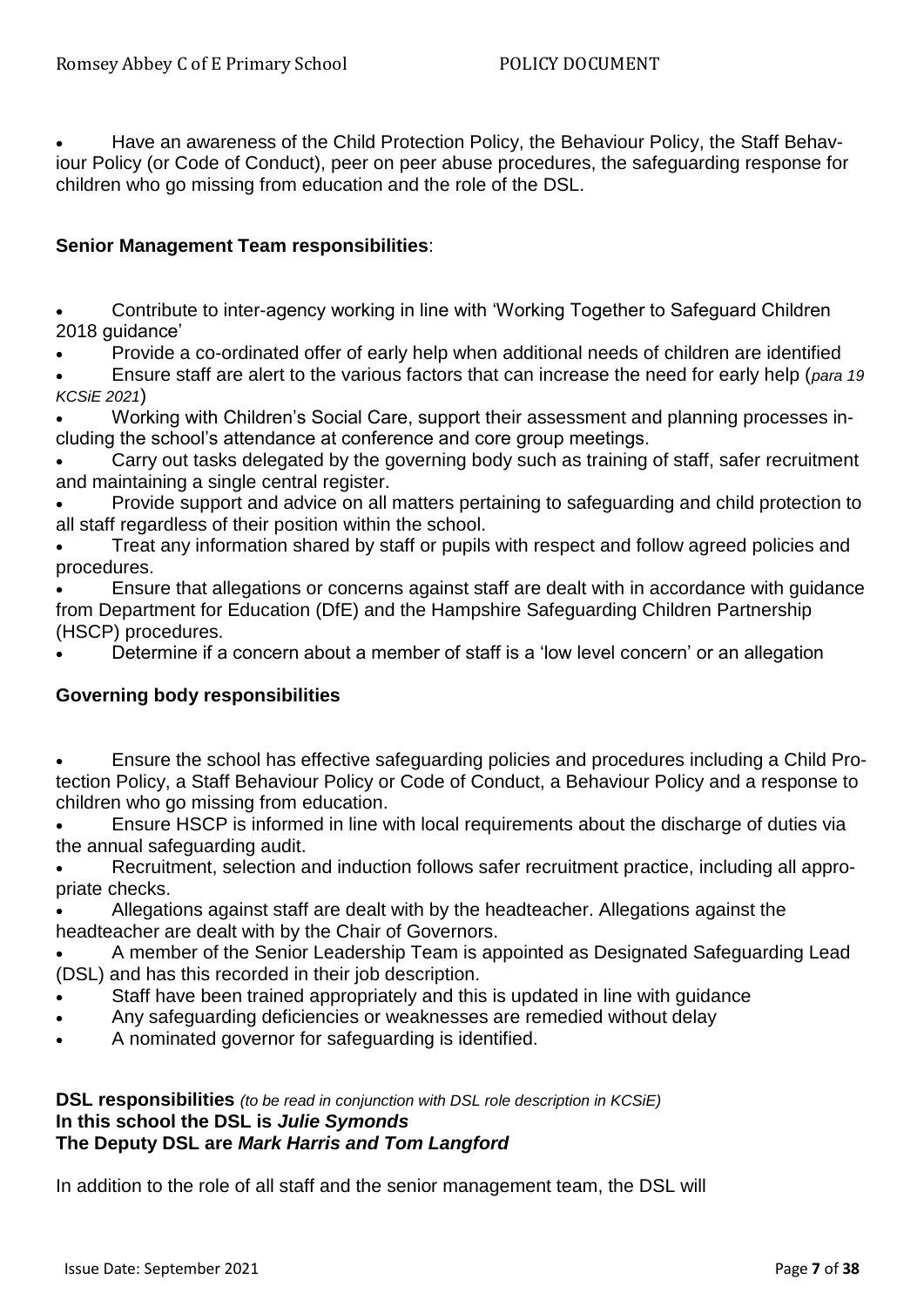Refer cases to social care, and the police where appropriate, in a timely manner avoiding any delay that could place the child at more risk.

• Assist the Governing Body in fulfilling their safeguarding responsibilities set out in legislation and statutory guidance.

• Attend appropriate training and demonstrate evidence of continuing professional development to carry out the role.

• Ensure every member of staff knows who the DSL and the Deputy are, have an awareness of the DSL role and know how to contact them.

• Ensure all staff and volunteers understand their responsibilities in being alert to the signs of abuse and their responsibility for referring any concerns about a child to the DSL and concerns about an adult to the headteacher.

• Ensure that those staff that need to know, are aware of those children who have experienced, or are experiencing abuse in order to promote their educational outcomes and provide the appropriate support.

• Ensure whole school training occurs regularly with at least annual updates so that staff and volunteers can fulfil their responsibilities knowledgeably.

• Ensure any members of staff joining the school outside of the agreed training schedule receive induction training prior to the commencement of their duties.

• Keep records of child protection concerns securely and separate from the main pupil file and use these records to support the assessment and likelihood of risk.

• Ensure that safeguarding records are transferred accordingly (separate from pupil files) and in a timely fashion when a child transfers school, including in-year transfers.

• Ensure that where a pupil transfers school and is on a child protection plan or is a child looked after, their information is passed to the new school immediately and that the child's social worker is informed. Consideration is given to a transition meeting prior to moving if the case is complex or on-going.

• Be aware of the training opportunities and briefings provided by HSCP to ensure staff are aware of the latest local guidance on safeguarding.

• Develop, implement and review procedures in the school that enable the identification and reporting of all cases, or suspected cases, of abuse.

• Meet any other expectations set out for DSLs in KCSiE 2021

# **Romsey Abbey CE Primary School Child Protection Procedures**

## **Overview**

The following procedures apply to all staff working in the school and will be covered by training to enable staff to understand their role and responsibility.

The aim of our procedures is to provide a robust framework which enables staff to take appropriate action when they are concerned that a child is being harmed or is at risk of harm.

The prime concern at all stages must be for the interests and safety of the child. Where there is a conflict of interest between the child and an adult, the interests of the child must be paramount.

All staff are aware that very young children, those with disabilities, special needs, certain medical conditions or with language deficit/English as a second language may have more difficulty in communicating concerns or feelings. They may be more likely to communicate concerns with behaviours rather than words. Additionally, staff will question the cause of knocks and bumps in children who have limited mobility, which will include children (for example younger siblings) visiting the site in addition to pupils.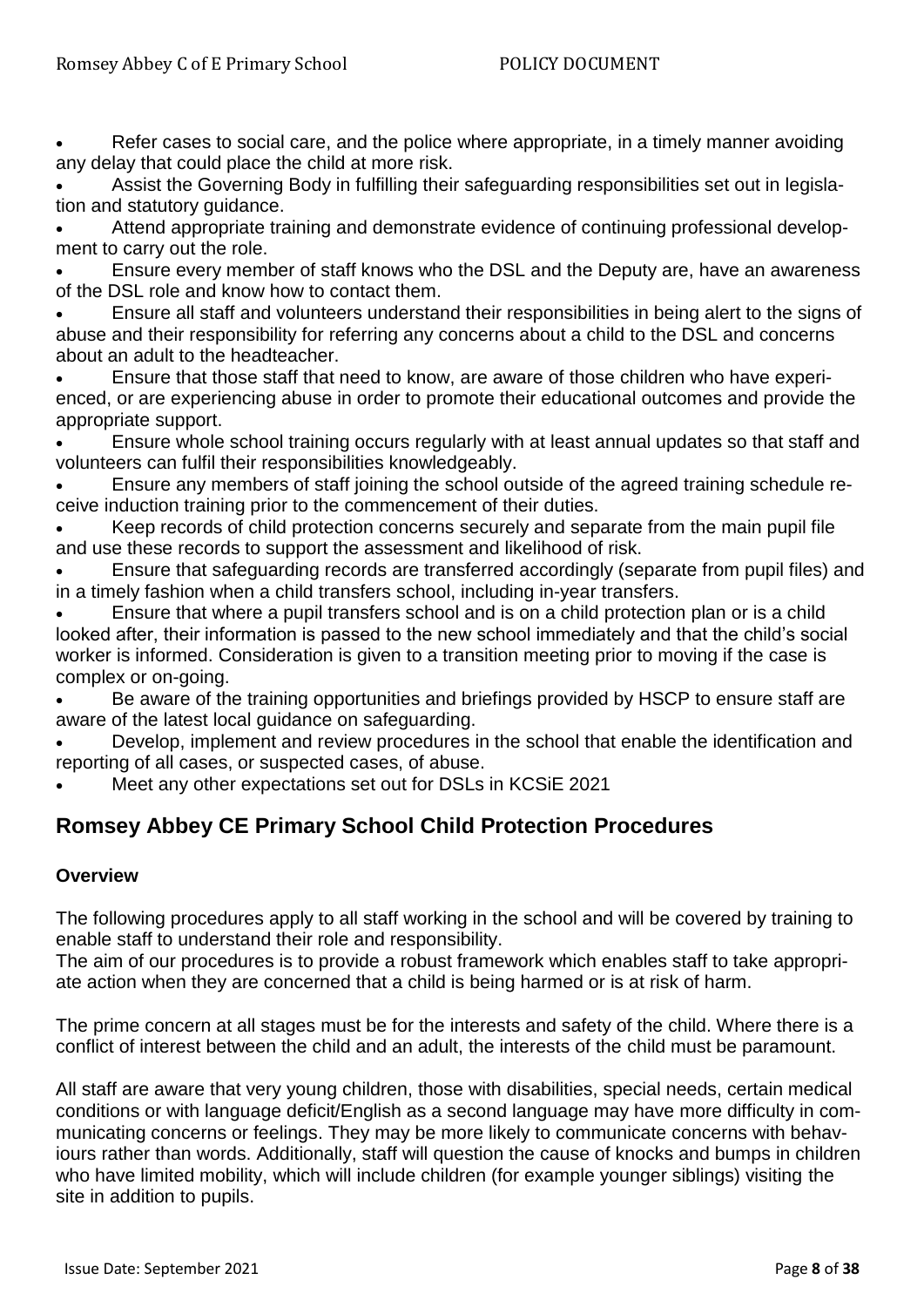## **If a member of staff suspects abuse, spots signs or indicators of abuse, or they have a disclosure of abuse made to them they must:**

1. Make an initial record of the information via CPOMS

2. Report it to the DSL immediately

3. The DSL will consider if there is a requirement for immediate medical intervention. Urgent medical attention should not be delayed if the DSL is not immediately available

4. Make an accurate record (which may be used in any subsequent court proceedings) as soon as possible and within 24 hours of the occurrence. Include everything that has happened, including details of:

- Dates and times of observations
- Dates and times of any discussions in which they were involved
- Any injuries
- Explanations given by the child / adult
- What action was taken
- Any actual words or phrases used by the child

The records must be added to CPOMS under your own logon so that they are attributed to you as the author. You may need to sign a printed copy for evidence.

5. In the absence of the DSL or their Deputy, be prepared to refer directly to Children's Social Care (and the police if appropriate) if there is the potential for immediate, significant harm.

#### **Following a report of concerns the DSL must:**

1. Decide whether or not there are sufficient grounds for suspecting significant harm, in which case a referral must be made to Children's Social Care and the police if it is in keeping with the National Police Chiefs Council ["When to call the Police"](https://www.npcc.police.uk/documents/Children%20and%20Young%20people/When%20to%20call%20the%20police%20guidance%20for%20schools%20and%20colleges.pdf) guidance. The rationale for this decision should be recorded by the DSL

2. Normally the school should try to discuss any concerns about a child's welfare with the family and where possible seek their agreement before making a referral to Children's Social Care. However, in accordance with DfE guidance, this should only be done when it will not place the child at increased risk or could have an impact on a police investigation. Where there are doubts or reservations about involving the child's family, the DSL should clarify with Children's Social Care or the police whether the parents should be told about the referral and, if so, when and by whom. This is important in cases where the police may need to conduct a criminal investigation. The child's views should also be taken into account when appropriate.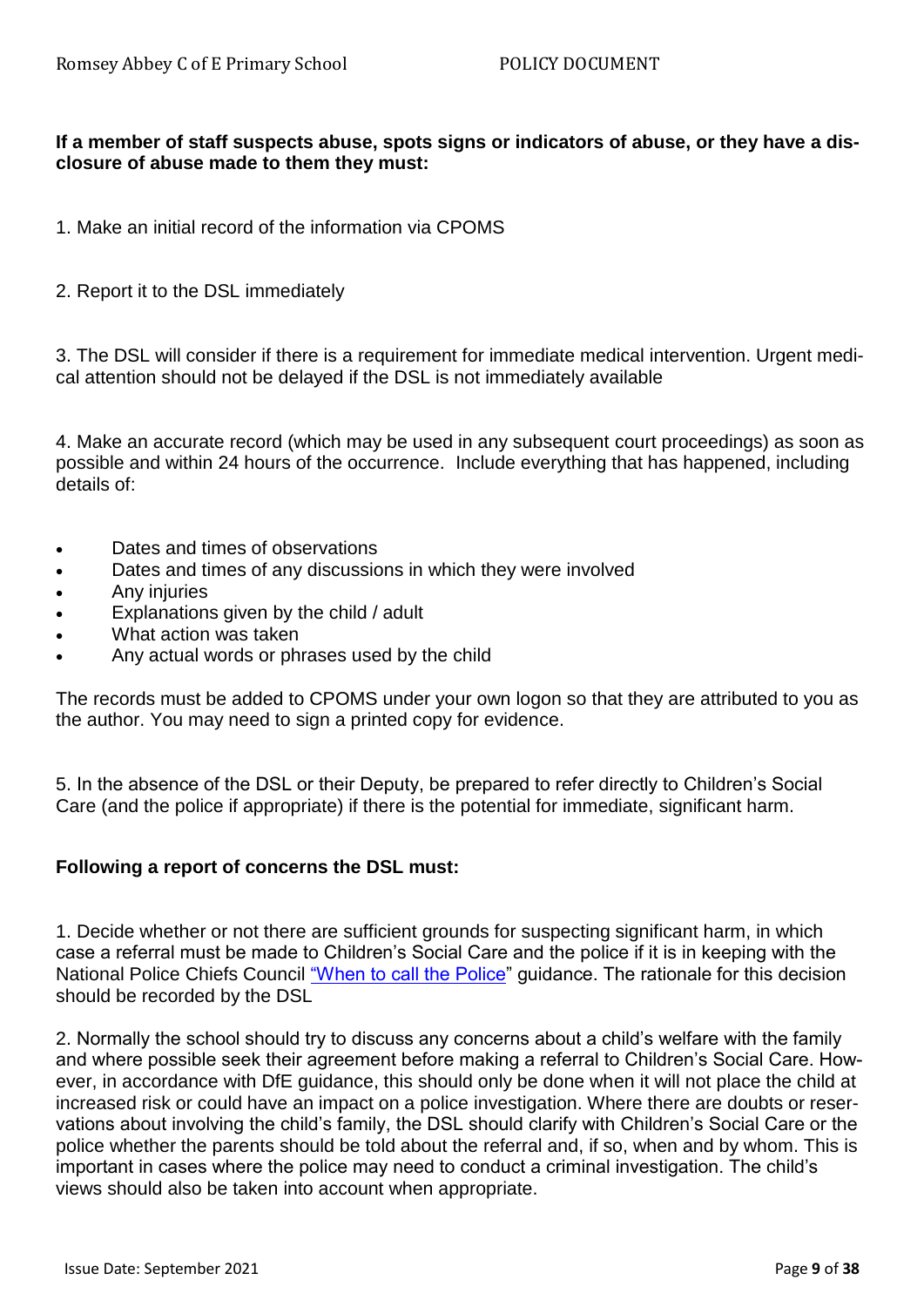3. If there are grounds to suspect a child is suffering, or is likely to suffer, significant harm the DSL (or Deputy) must contact Children's Social Care via the Inter-Agency Referral Form (IARF), making a clear statement of:

- the known facts
- any suspicions or allegations
- whether or not there has been any contact with the child's family.

If there is indication that the child is suffering significant harm, a call will also be made to Children's Reception Team (CRT) on 01329 225379.

4. If a child is in immediate danger and urgent protective action is required, the police must be called. The DSL must then notify Children's Social Care of the occurrence and what action has been taken.

5. When a pupil needs *urgent* medical attention and there is suspicion of parental abuse causing the medical need, the DSL or their Deputy should take the child to the accident and emergency unit at the nearest hospital and inform Children's Social Care. Advice should be sought from Children's Social Care about informing the parents, remembering that parents should normally be informed that a child requires urgent hospital attention.

6. If there is not a risk of significant harm, the DSL will either actively monitor the situation or consider the Early Help process.

7. In cases of allegations against staff or low-level concerns, the HSCP procedure or the school Low Level Concerns (LLC) procedure will be followed.

# *Annex 1 - Flowchart for child protection procedures*

DSL – Designated Safeguarding Lead MASH – Multi Agency Safeguarding Hub CRT – Children's Reception Team CP – Child protection LLC – low level concern

**\*** *In the cases of known FGM, the teacher who was made aware will also make contact with the police*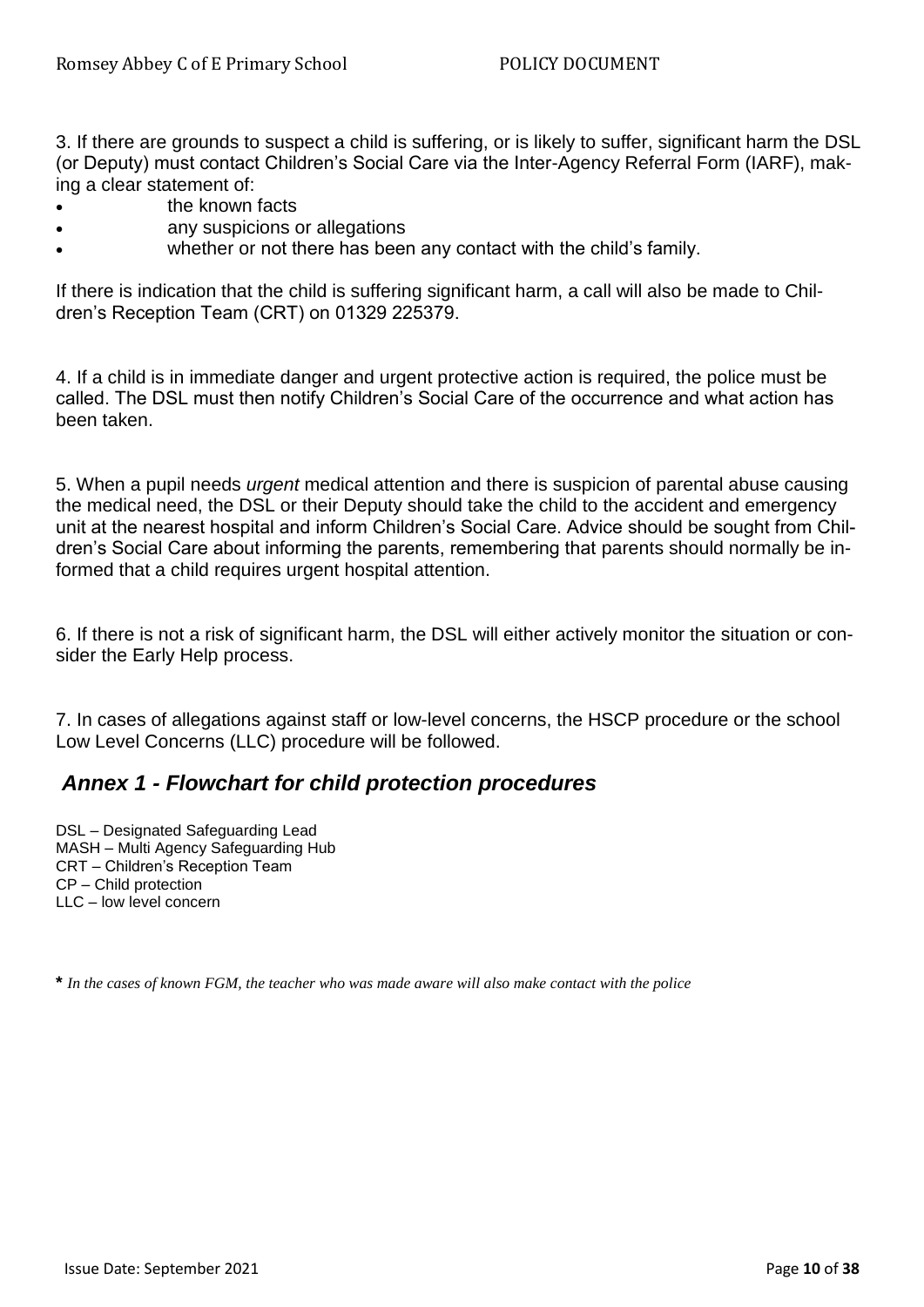# *Annex 2 - Example Recording form*

*Only to be used in the event of computer malfunction*

| Child's name:                            |        |  |
|------------------------------------------|--------|--|
| Date and time:                           | D.o.B: |  |
| Name and role of person raising concern: |        |  |

**Details of concern (where? when? what? who? behaviours? Use child's words)**

|             | <b>Actions taken</b>                |  |                          |
|-------------|-------------------------------------|--|--------------------------|
| <b>Date</b> | Person taking action   Action taken |  | <b>Outcome of action</b> |
|             |                                     |  |                          |
|             |                                     |  |                          |
|             |                                     |  |                          |
|             |                                     |  |                          |
|             |                                     |  |                          |
|             |                                     |  |                          |
|             |                                     |  |                          |
|             |                                     |  |                          |
|             |                                     |  |                          |

**Name: Designation:**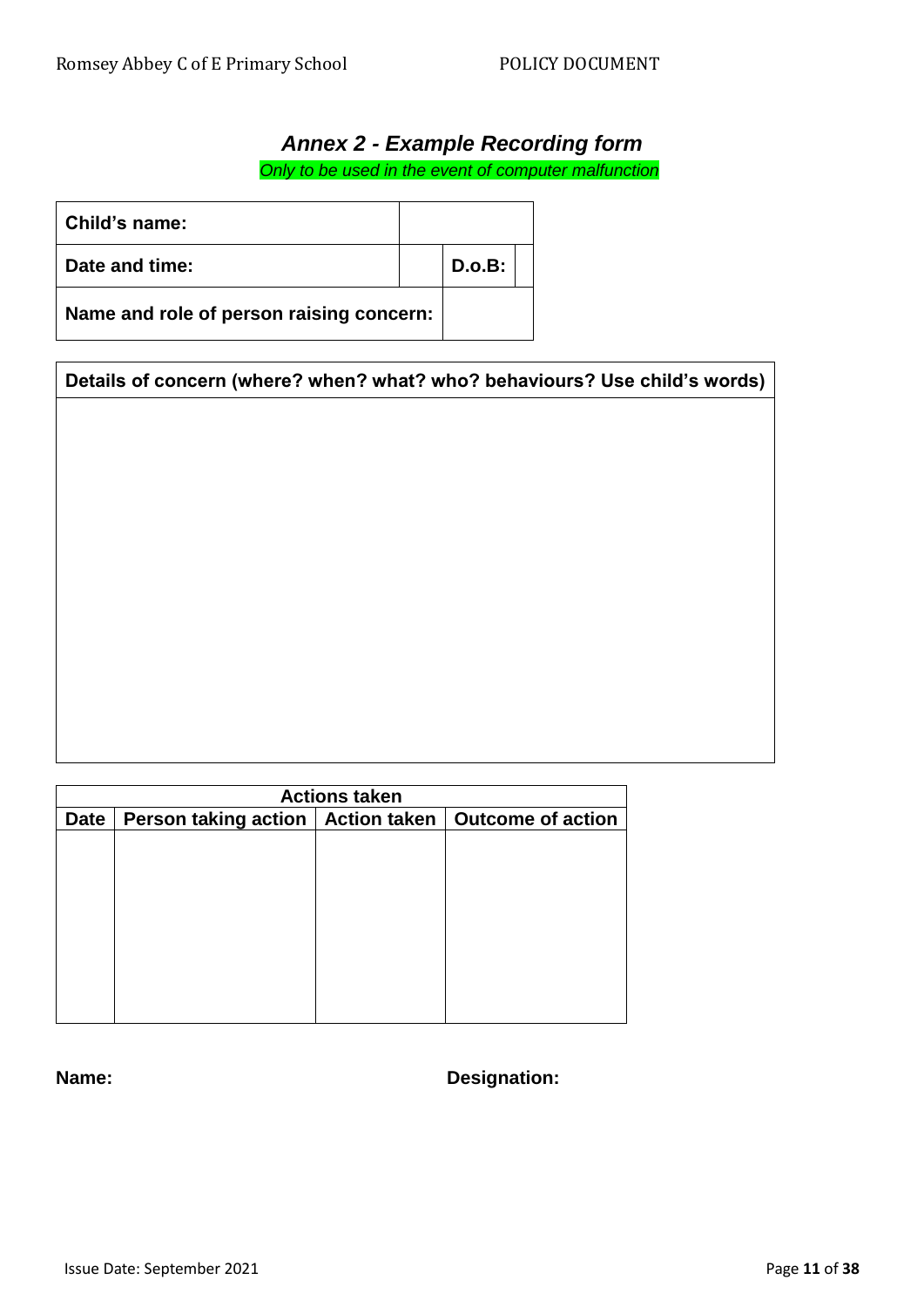# *Annex 3 - Skin map*

|                    | ទ្ធ<br>ទំ<br>₩<br>Ш<br>ไห<br>È<br>w<br>Чe                        | $\sqrt{\frac{\hbar}{\hbar}}$<br>₩<br>ã |
|--------------------|------------------------------------------------------------------|----------------------------------------|
|                    |                                                                  |                                        |
|                    |                                                                  |                                        |
|                    |                                                                  |                                        |
| Name of completer: | <u> 1980 - Jan James James Barnett, fransk politik (d. 1980)</u> |                                        |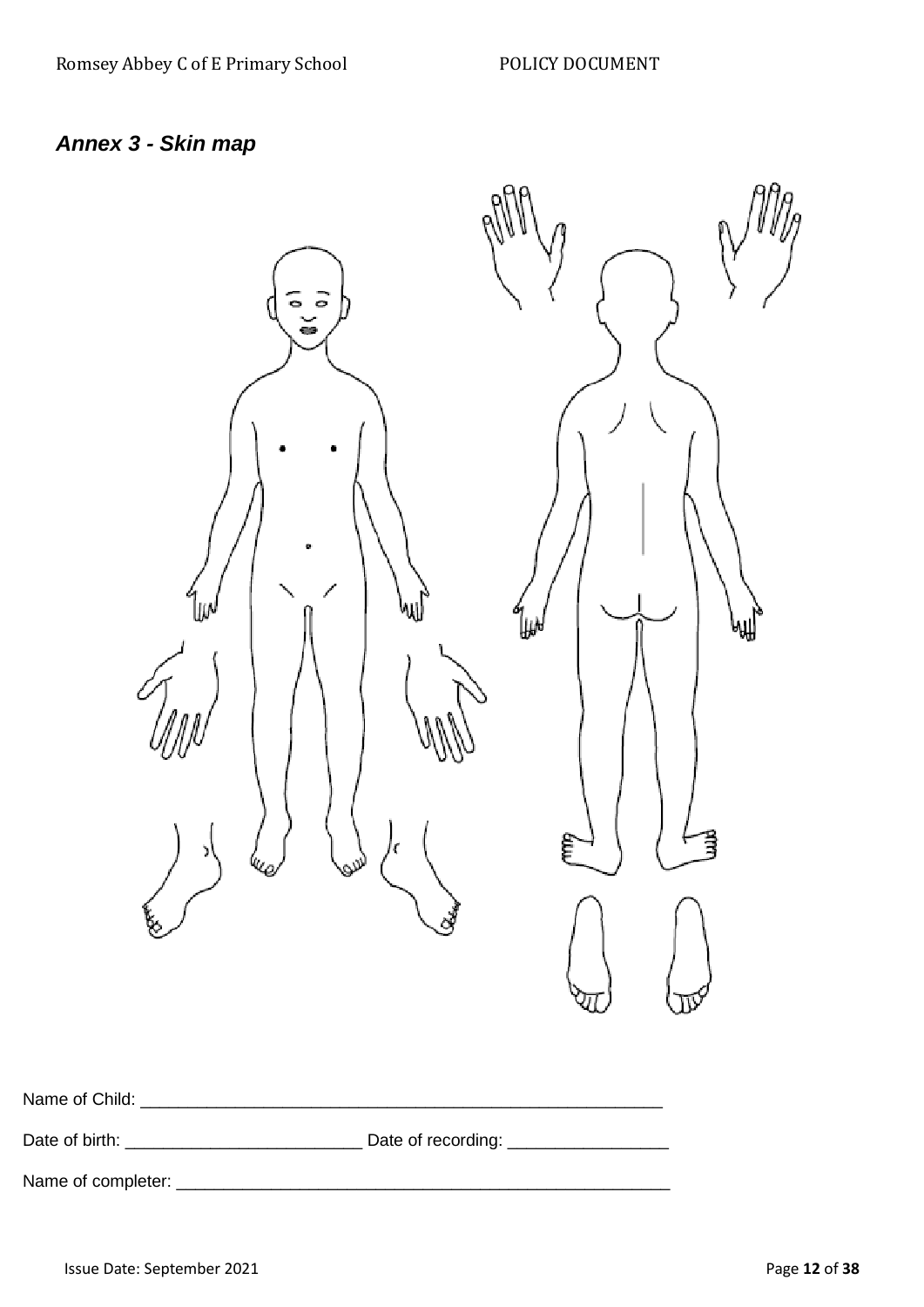# Romsey Abbey C of E Primary School POLICY DOCUMENT







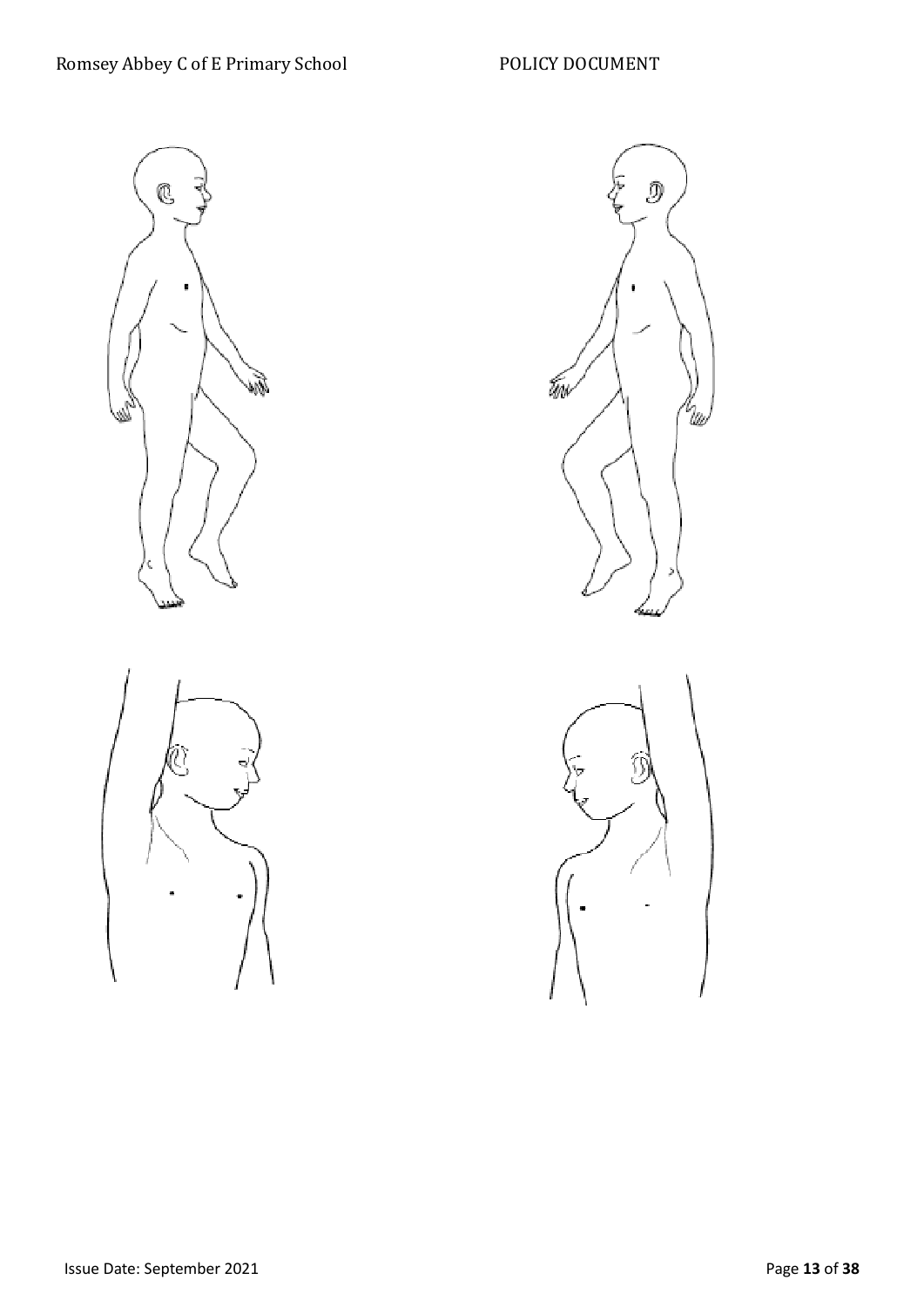# *Annex 4 - Dealing with disclosures*

#### **All staff should:**

A member of staff who is approached by a child should maintain a positive attitude and try to reassure them. They should not promise complete confidentiality and should explain that they may need to pass information to other professionals to help keep the child or other children safe. The degree of confidentiality should always be governed by the need to protect the child.

Additional consideration needs to be given to children with communication difficulties and for those whose preferred language is not English. It is important to communicate with them in a way that is appropriate to their age, understanding and preferred communication method.

All staff should know who the DSL is and who to approach if the DSL is unavailable. Ultimately, all staff have the right to make a referral to the police or social care directly and should do this if, for whatever reason, there are difficulties following the agreed protocol, e.g. they are the only adult on the school premises at the time and have concerns about sending a child home. **Guiding principles, the seven R's**

#### **Receive**

- Listen to what is being said, without displaying shock or disbelief
- Accept what is said and take it seriously
- Make a note of what has been said as soon as practicable

#### **Reassure**

- Reassure the pupil, but only so far as is honest and reliable
- Don't make promises you may not be able to keep e.g. 'I'll stay with you' or 'everything will be alright now' or 'I'll keep this confidential'
- Do reassure e.g. you could say: 'I believe you', 'I am glad you came to me', 'I am sorry this has happened', 'We are going to do something together to get help'

#### **Respond**

- Respond to the pupil only as far as is necessary for you to establish whether or not you need to refer this matter, but do not interrogate for full details
- Do not ask 'leading' questions i.e. 'did he touch your private parts?' or 'did she hurt you?' Such questions may invalidate your evidence (and the child's) in any later prosecution in court
- Do not ask the child why something has happened
- Do not criticise the alleged perpetrator; the pupil may care about him/her, and reconciliation may be possible
- Do not ask the pupil to repeat it all for another member of staff. Explain what you have to do next and to whom you need to talk. Reassure the pupil that it will be a senior member of staff in confidence.

#### **Report**

- Share concerns with the DSL as soon as possible initially via CPOMS and then in person asap so that any points can be clarified.
- If you are not able to contact your DSL or the Deputy, and the child is at risk of immediate harm, contact the children's services social care department directly.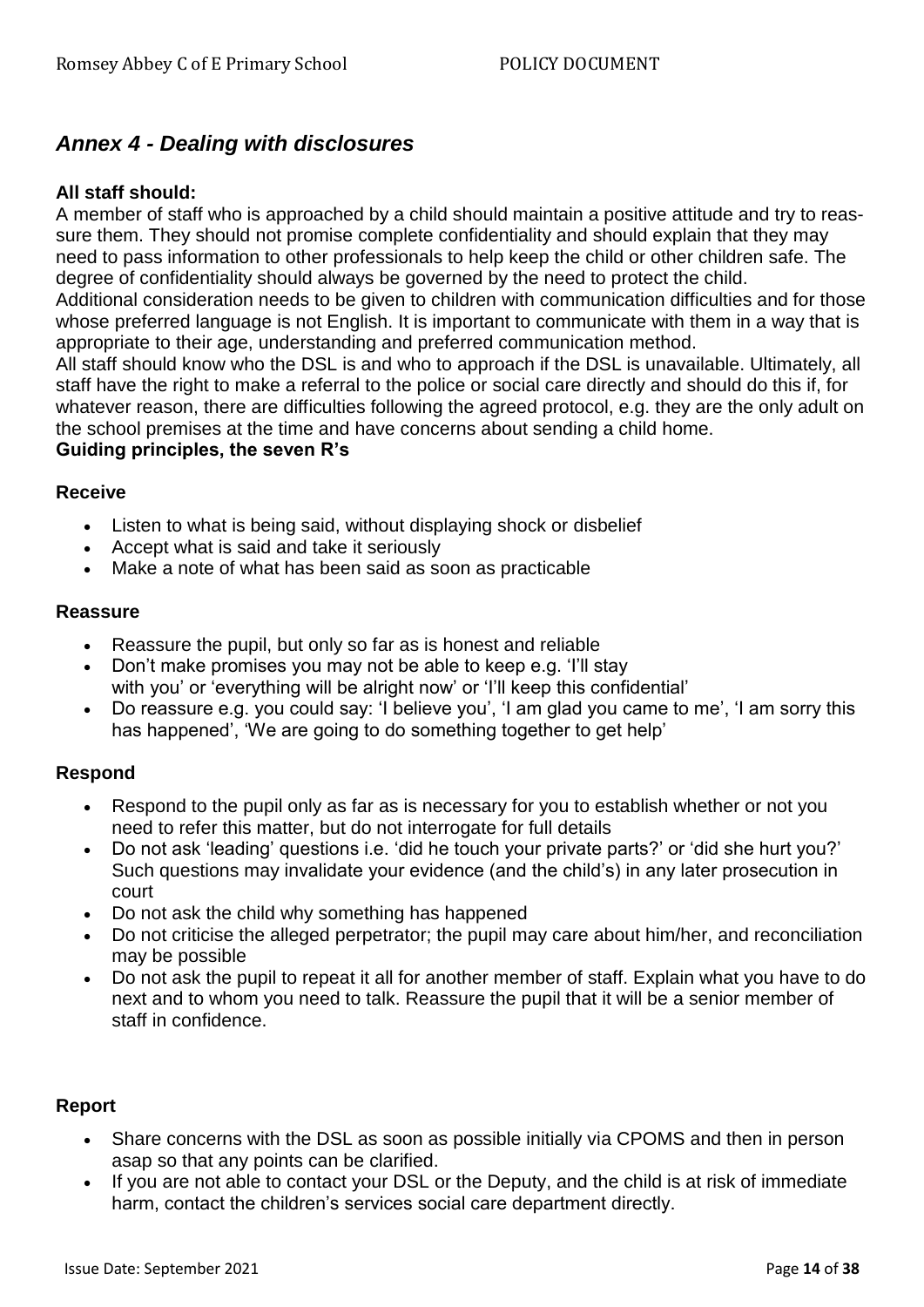## **Record**

- If possible, make some very brief notes at the time, and record on CPOMS as soon as possible
- Keep your original notes on file
- Record the date, time, place, persons present and noticeable nonverbal behaviour, and the words used by the child. If the child uses sexual 'pet' words, record the actual words used, rather than translating them into 'proper' words
- Complete a body map on CPOMS to indicate the position of any noticeable bruising or marks
- Record facts and observable things, rather than your 'interpretations' or 'assumptions'.

## **Remember**

- Support the child: listen, reassure, and be available
- Complete confidentiality is essential. Share your knowledge only with appropriate professional colleagues
- Try to get some support for yourself if you need it.

## **Review (led by DSL)**

- Has the action taken provided good outcomes for the child?
- Did the procedure work?
- Were any deficiencies or weaknesses identified in the procedure? Have these been remedied?
- Is further training required?

## **What happens next?**

It is important that concerns are followed up and it is everyone's responsibility to ensure that they are. The member of staff should be informed by the DSL what has happened after the report being made. If they do not receive this information, they should be proactive in seeking it out. If a staff member believes that their concerns have not been dealt with effectively or that the child remains at risk, they should initially ask the DSL to reconsider ensuring that the risks are understood. If this does not result in a satisfactory outcome, or the DSL rationale appears to miss the risk to the child, then the Whistleblowing procedures of the school should be followed. If the DSL is unhappy with the response from Children Social Care, they should consider following the HSCP escalation protocol.

Receiving a disclosure can be upsetting for the member of staff and schools should have a procedure for supporting them after the disclosure. This might include reassurance that they have followed the procedure correctly and that their swift actions will enable the allegations to be handled appropriately. For some staff, use of an employee-based counselling service may be appropriate.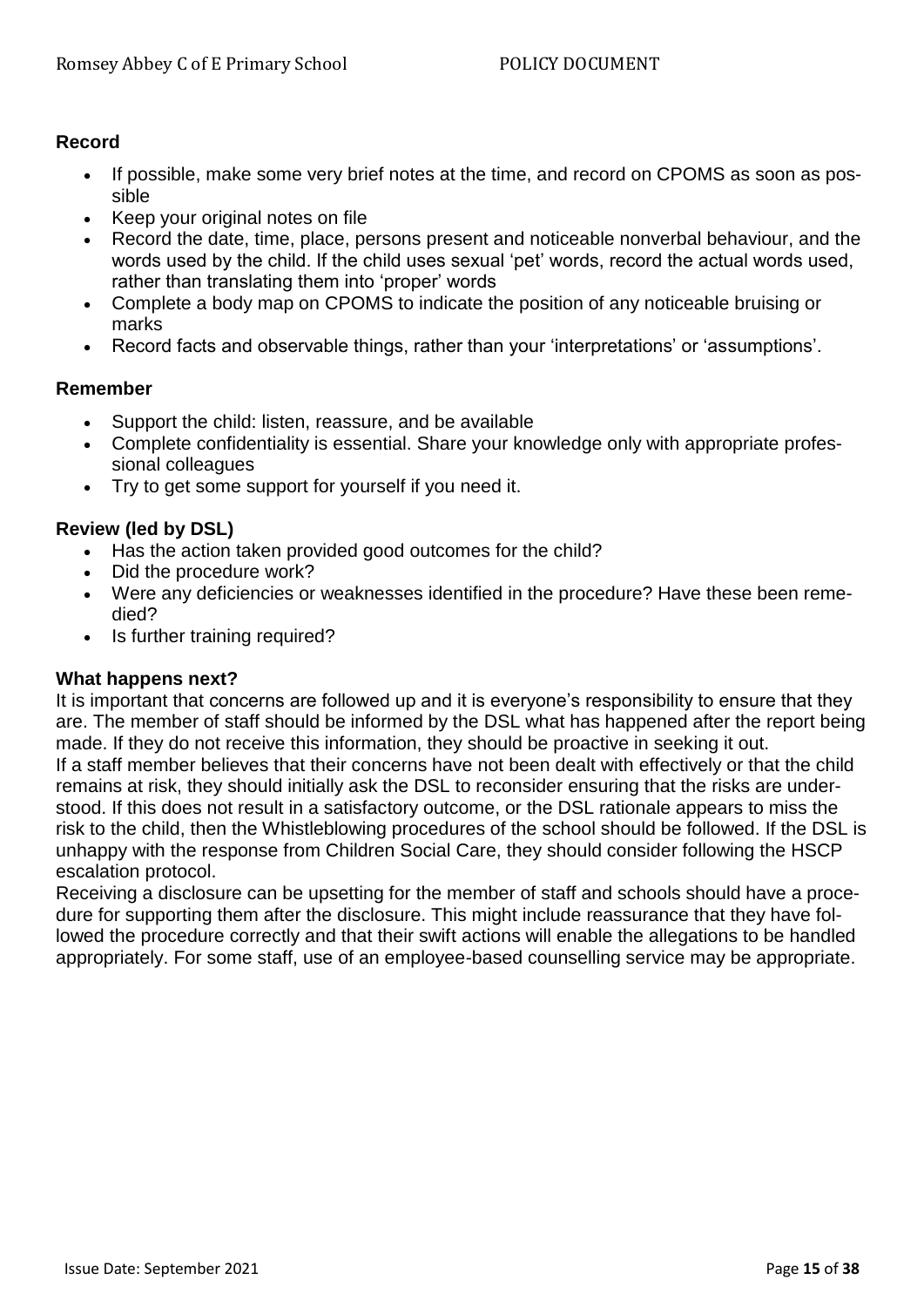# *Annex 5 - Allegations against adults who work with children*

Working Together to Safeguard Children (2018) states that organisations should have clear policies for dealing with allegations against people who work with children. Those policies should make a clear distinction between an allegation, a complaint or a concern about the quality of care or practice.

Allegations as defined by KCSiE should be reported to the LADO. Complaints or concerns can be managed independently by the school or college under internal procedures.

Complaints could include: -

- Breaches of the code of Conduct
- Any breach of data protection or confidentiality
- Poor behaviour management
- Inappropriate use of social media
- Misadministration of medication

Concerns could include: -

- Inappropriate use of language, shouting or swearing
- Discussing personal or sexual relationships with, or in the presence, of pupils
- Making (or encouraging others to make) unprofessional comments which scapegoat, demean or humiliate children, or might be interpreted as such.

Lower Level Concerns LLC's, which do not reach the allegations harm threshold (or complaints criteria) should be dealt with under a school LLC procedure.

#### **Procedure for Allegations that meet the harm threshold.**

This procedure should be used in all cases when it is alleged a member of staff, supply staff, volunteer, Governor, or another adult who works with children has either:

- **behaved in a way that has harmed a child, or may have harmed a child; or**
- **possibly committed a criminal offence against or related to a child; or**
- **behaved towards a child or children in a way that indicates he or she would pose a risk of harm to children; or**
- **behaved or may have behaved in a way that indicates they may not be suitable to work with children.**

When considering allegations of suitability, (the fourth criteria above) the LADOs would consider the following situations:

- Parents of children who are placed on a CIN plan or are receiving Early Help;
- Arrests for offences against adults;
- Presentation to other professionals around mental health, domestic abuse and/or substance misuse;
- Extreme political or religious viewpoints which could be considered Hate Crime;
- Concerns about behaviour in their private lives which may impact on children

In any of these situations the LADO criteria for intervention will be assessed against the likelihood and impact of transferable risk to children.

In line with our referral process: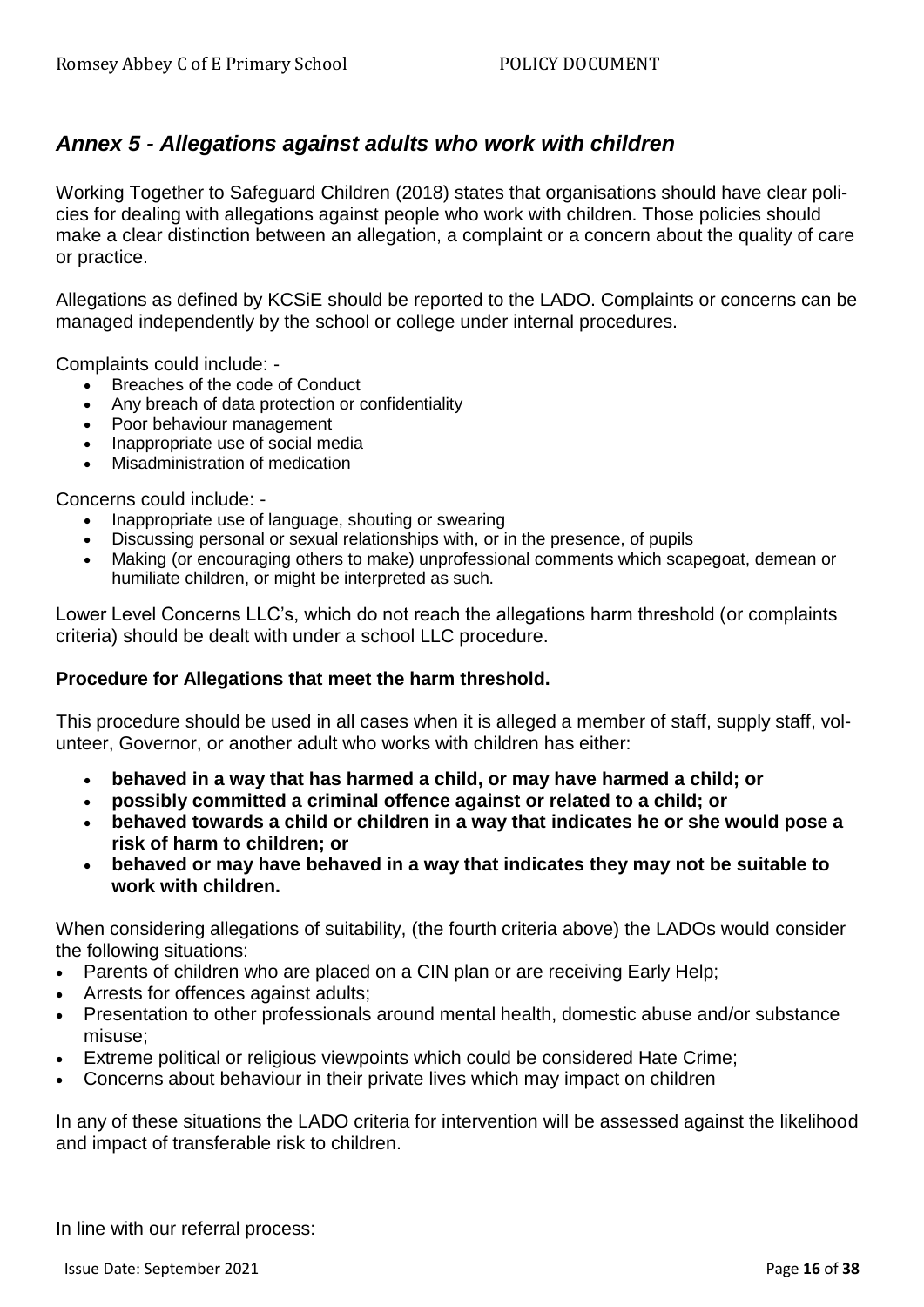- Staff will report any concerns about the conduct of any member of staff, supply staff or volunteer to the headteacher as soon as possible.
- If an allegation is made against the headteacher, the concerns need to be raised with the Chair of Governors as soon as possible. If the Chair of Governors is not available, then the LADO should be contacted directly.
- There may be situations when the headteacher or Chair of Governors will want to involve the police immediately, if the person is deemed to be an immediate risk to children or there is evidence of a possible criminal offence.
- Once an allegation has been received by the headteacher or Chair of Governors, they will contact the LADO on 01962 876364 or [child.protection@hants.gov.uk](mailto:child.protection@hants.gov.uk) as soon as possible and before carrying out any investigation into the allegation.
- Inform the parents of the allegation unless there is a good reason not to

In liaison with the LADO, the school will determine how to proceed and if necessary, the LADO will refer the matter to Children's Social Care and/or the police.

When receiving information from outside agencies about school staff, the LADO will assess the potential for transferable risk, and make a disclosure to the school where there is the likelihood of transferable risk to children and there is a pressing need.

If the matter is investigated internally, the LADO will advise the school to seek guidance from their personnel/HR provider in following procedures set out in chapter 4 of 'Keeping Children Safe in Education' (2021) and the HSCP procedures.

## **Supply Staff**

While supply staff are not employees of the school, it is still required that the school report the allegation to the LADO.

If the matter requires an internal investigation, this will be carried out by the school in liaison with an HR rep (acting as the employer) from the supply agency.

## **Lower Level Concerns (LLCs)**

The LLC policy is part of the whole school approach to safeguarding. The purpose of the policy is to encourage an open and transparent culture, which enables the school or College to identify concerning, problematic or inappropriate behaviour at an early stage. It should also empower staff to share LLCs with the DSL. LLCs will be managed independently by the school or college under internal procedures.

Examples of LLCs include, but is not limited to: -

• being over friendly with children;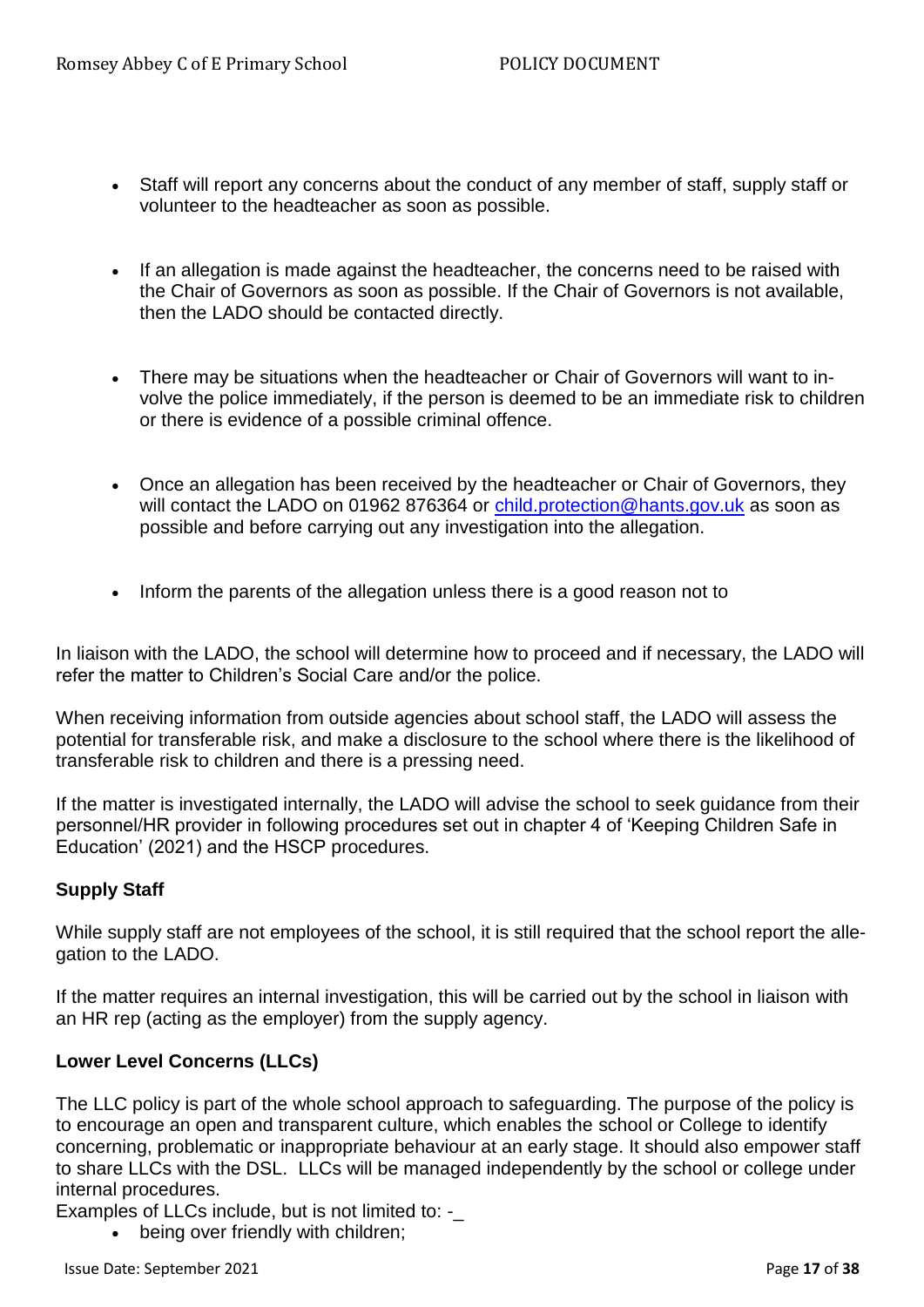- having favourites:
- taking photographs of children on their mobile phone;
- engaging with a child on a one-to-one basis in a secluded area or behind a closed door; or,
- using inappropriate sexualised, intimidating or offensive language.

The LLC policy will: -

• Ensure that staff are clear about what constitutes appropriate behaviour, and are confident in distinguishing expected and appropriate behaviour from concerning, problematic or inappropriate behaviour, in themselves and others;

• Empower staff to share any low-level safeguarding concerns with the DSL

• Address unprofessional behaviour and support the individual to correct this at an early stage.

• Provide a responsive, sensitive and proportionate handling of such concerns when they are raised.

• Help identify any weakness in the school safeguarding system.

In line with the LLC policy: -

- All LLCs will be shared responsibly with the DSL, recorded in writing and dealt with in an appropriate and timely manner.
- All LLCs will be reviewed, so that potential patterns of concerning, problematic or inappropriate behaviour can be identified.
- If LLCs are found to be escalating and are reaching the harm threshold, A referral will be made to the LADO.

## **If there is any doubt about the level at which behaviour needs to be addressed, LADO advice will be taken.**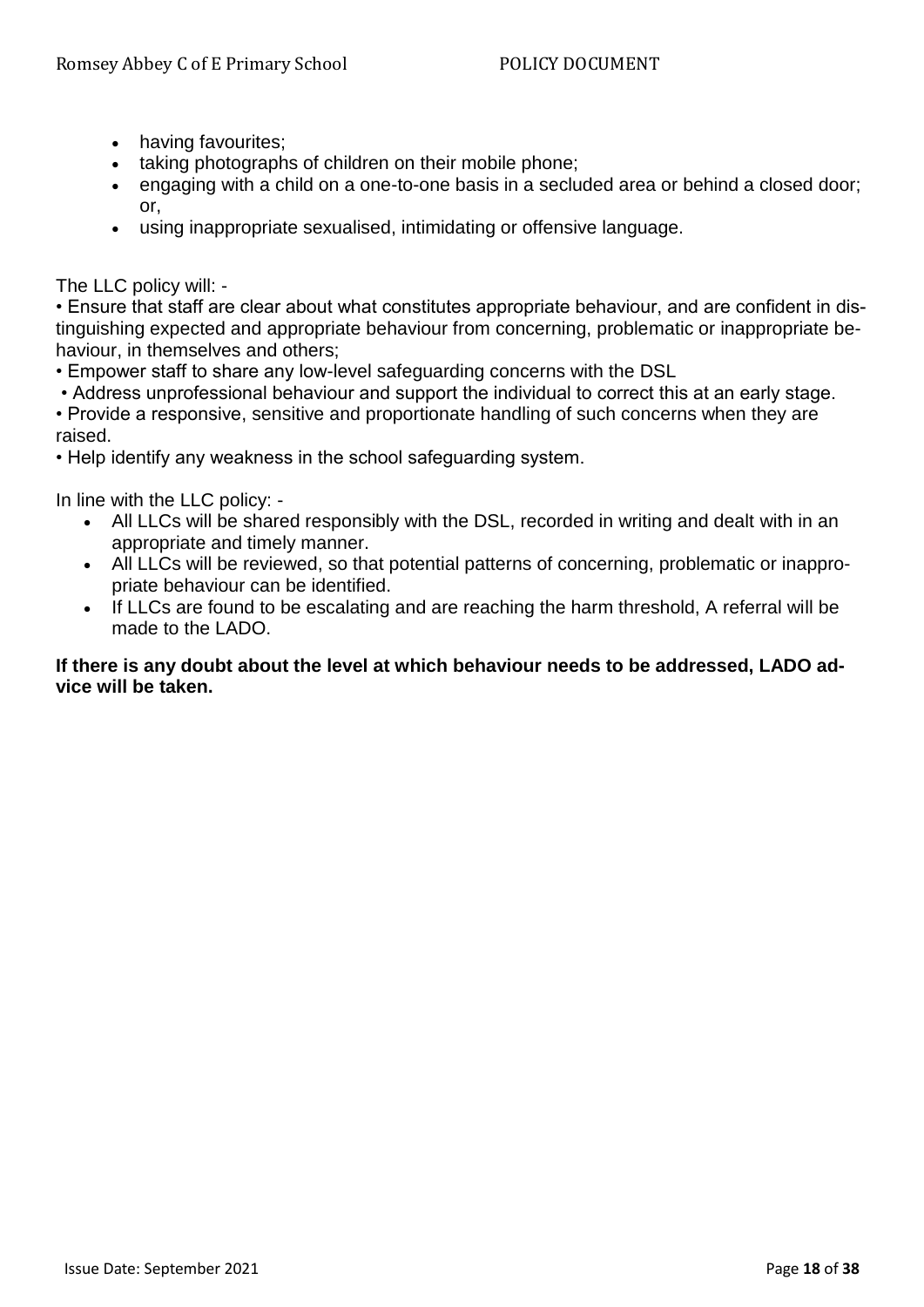## *Annex 6 - Sexual violence and sexual harassment between children in schools and colleges*

#### **Peer on Peer Abuse Policy**

## **Context**

This policy is about how staff should respond to all reports and concerns of child-on-child sexual violence and sexual harassment, including those that have happened outside of school or college premises, and or online. All staff are advised to maintain an attitude of "It could happen here"

Schools and colleges not recognising, acknowledging or understanding the scale of harassment and abuse, and /or downplaying some behaviours relating to abuse can lead to a culture of unacceptable behaviour, an unsafe environment and in a worst-case scenario a culture that normalises abuse leading to children accepting it as normal and not coming forward to report it.

Sexual violence and sexual harassment can occur between two children of any age and sex. It can also occur through a group of children sexually assaulting or sexually harassing a single child or group of children.

Children who are victims of sexual violence and sexual harassment will likely find the experience stressful and distressing. This can adversely affect their educational attainment as well as their emotional well-being. Sexual violence and sexual harassment exist on a continuum and may overlap; they can occur online and offline (both physically and verbally) and are never acceptable. It is important that all victims are taken seriously and offered appropriate support. It is also important to recognise that some perpetrators may themselves also be victims.

Reports of sexual violence and sexual harassment are extremely complex to manage. It is essential that victims are protected, offered appropriate support and every effort is made to ensure their education is not disrupted. It is also important that other children and young people including school and college staff are supported and protected as appropriate.

#### **Policy**

We believe that all children have a right to attend school and learn in a safe environment. Children should be free from harm by adults in the school and by other children.

We recognise that children are capable of abusing their peers and this will be dealt with under our child protection policy and in line with KCSiE (2021)

This policy is underpinned by the principle that there is a zero-tolerance approach to sexual violence and sexual harassment. We are clear that sexual violence and sexual harassment is not acceptable, will never be tolerated and is not an inevitable part of growing up.

We will minimise the risk of peer-on-peer abuse by: -

#### **Prevention:**

- Taking a whole school approach to safeguarding and child protection
- Providing training to staff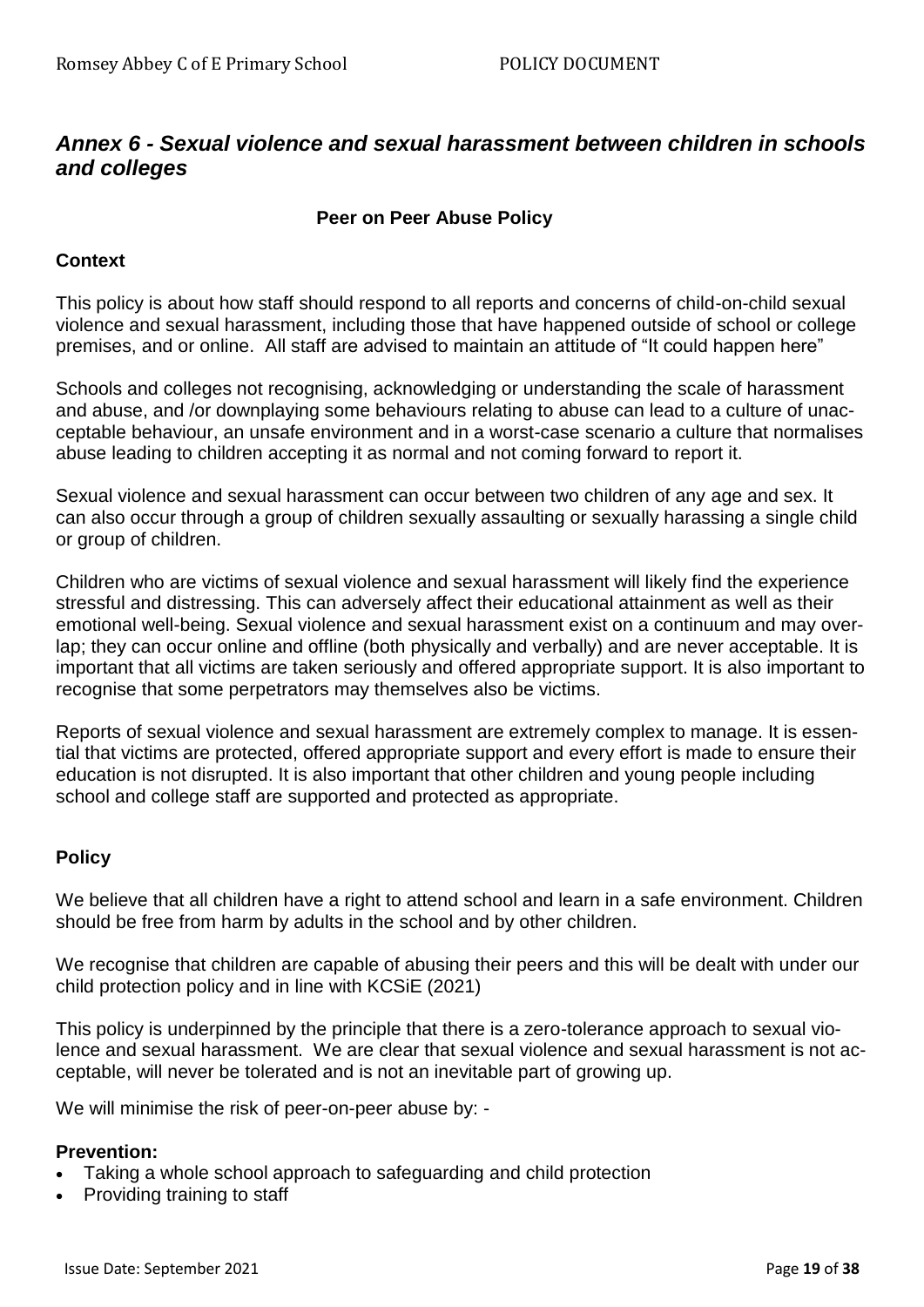- Providing a clear set of values and standards, underpinned by the school's behaviour policy and pastoral support system, and by a planned programme of evidence-based content delivered through the curriculum
- Engaging with specialist support and interventions.

## **Responding to reports of sexual violence and sexual harassment:**

- Children making a report of sexual violence or sexual harassment will be taken seriously, kept safe and be supported.
- Understanding that our initial response to a report from a child is incredibly important and can encourage or undermine the confidence of victims of sexual violence and harassment to report or to come forward in the future.
- If the report includes an online element, staff will be mindful of the Searching, Screening and Confiscation: advice for schools (DfE 2018) guidance.
- Staff taking the report will inform the DSL or their Deputy as soon as practicably possible but at least within 24 hours.
- Staff taking a report will never promise confidentiality.
- Parents or carers will normally be informed (unless this would put the child at greater risk).
- If a child is at risk of harm, is in immediate danger, or has been harmed, a referral will be made to Children's Social Care (01329 225379).

## **Risk Assessment:**

Following a report, the DSL will make an immediate risk and needs assessment on a case-bycase basis.

The risk assessment will consider:

- The victim, especially their protection and support.
- The alleged perpetrator, their support needs, and any disciplinary action.
- All other children at the school.
- The victim and the alleged perpetrator sharing classes and space at school.

The risk assessment will be recorded and kept under review.

Where there has been other professional intervention and/or other specialist risk assessments. These professional assessments will be used to inform the school's approach to supporting and protecting pupils.

## **Action: The DSL will consider: -**

- The wishes of the victim.
- The nature of the incident including whether a crime has been committed and the harm caused.
- Ages of the children/young people involved.
- Developmental stages of the children/young people.
- Any power imbalance between the children/young people.
- Any previous incidents.
- On-going risks.
- Other related issues or wider context.

#### **Options: The DSL will manage the report with the following options: -**

- Manage internally
- Refer to Early Help
- Refer to Children's Social Care
- Report to the police (generally in parallel with a referral to Social Care)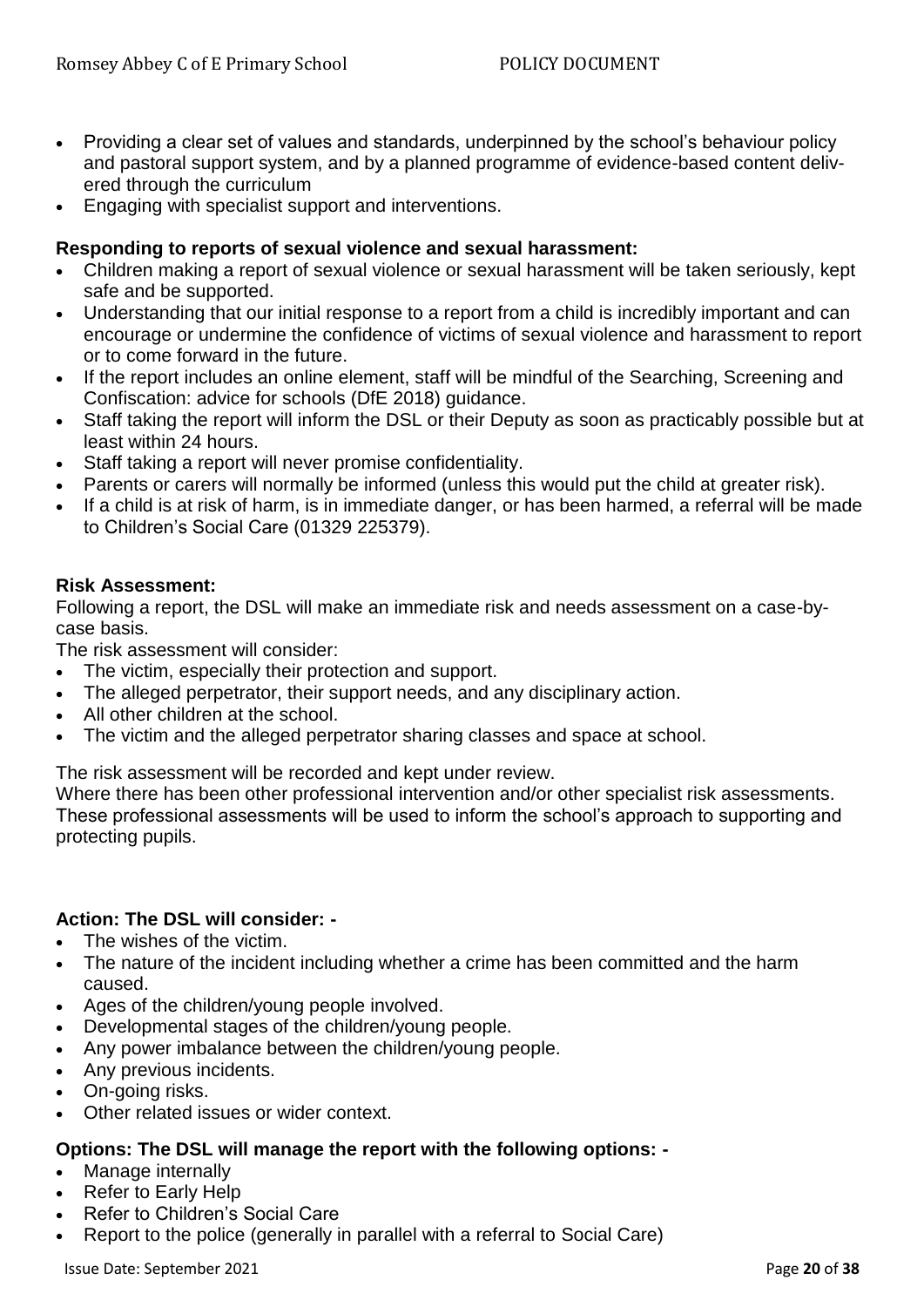## **Ongoing Response:**

- All concerns, discussions and decisions made, and the reasons for those decisions, should be recorded in writing. Records should be reviewed so that potential patterns of concerning, problematic or inappropriate behaviour can be identified and addressed.
- The DSL will keep the risk assessment under review.
- The DSL will manage each report on a case-by-case basis and will keep the risk assessment under review.
- Where there is a criminal investigation into a rape, assault by penetration or sexual assault, the alleged perpetrator should be removed from any classes they share with the victim during that investigation.
- The DSL will consider how best to keep the victim and perpetrator apart on school premises and transport where appropriate.
- Where a criminal investigation into a rape or assault by penetration leads to a conviction or caution, the school will take suitable action. In all but the most exceptional of circumstances, the rape or assault is likely to constitute a serious breach of discipline and lead to the view, that allowing the perpetrator to remain in the same school or college would seriously harm the education or welfare of the victim (and potentially other pupils and students).
- Where a criminal investigation into sexual assault leads to a conviction or caution, the school or college will, if it has not already, consider any suitable sanctions in light of their behaviour policy, including consideration of permanent exclusion. Where the perpetrator is going to remain at the school or college, the principle of keeping the victim and perpetrator in separate classes where possible would be maintained and continued. Consideration would be given to the most appropriate way to manage potential contact on school and college premises and transport. The nature of the conviction or caution and wishes of the victim will be especially important in determining how to proceed in such cases.
- The victim, alleged perpetrator and other witnesses (children and adults) will receive appropriate support and safeguards on a case-by-case basis.
- When ongoing support is required by the victim, the victim should be asked whether they would find it helpful to have a designated trusted adult to talk about their needs. The choice of any such adult should be made by the victims (as far as reasonably possible) and this choice should be supported.
- The school will take any disciplinary action against the alleged perpetrator in line with behaviour and discipline in the school.
- The school recognises that taking disciplinary action and providing appropriate support are not mutually exclusive actions and will occur at the same time if necessary.

## **Unsubstantiated, unfounded, false, or malicious reports**

- If a report is determined to be unsubstantiated, unfounded, false or malicious, the designated safeguarding lead should consider whether the child and/or the person who has made the allegation is in need of help or may have been abused by someone else and whether this is a cry for help. In such circumstances, a referral to children's social care may be appropriate.
- If a report is shown to be deliberately invented or malicious, the school or college, should consider whether any disciplinary action is appropriate against the individual who made it as per their own behaviour policy.

## **Physical Abuse**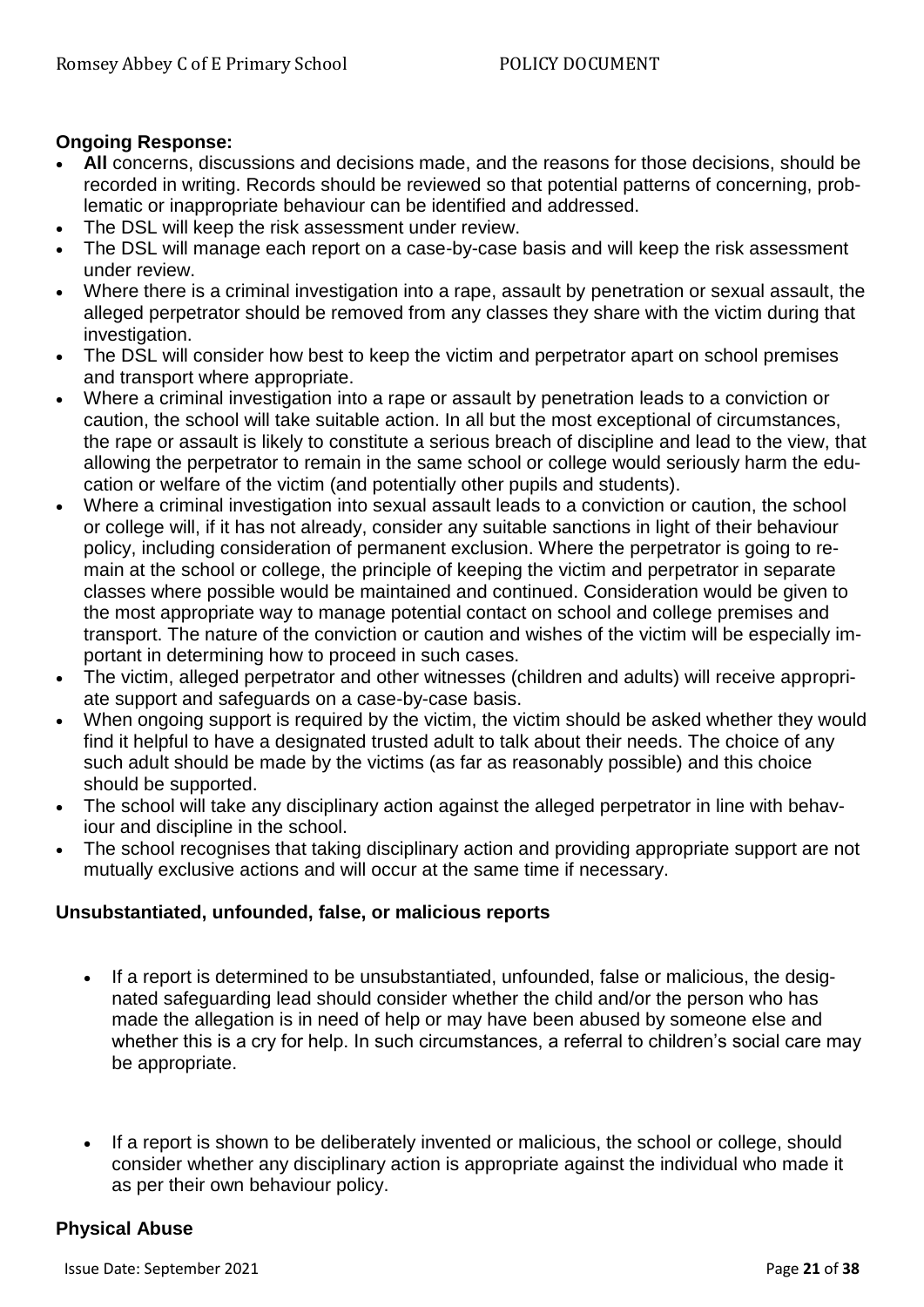While a clear focus of peer-on-peer abuse is linked to sexual abuse and harassment, physical assaults and initiation violence and rituals from pupils to pupils can also be abusive.

These are equally not tolerated and, if it is believed that a crime has been committed, will be reported to the police.

The principles from the anti-bullying policy will be applied in these cases, with recognition that any police investigation will need to take priority.

References: – KCSiE (DfE 2021) Sexual Violence and Sexual Harassment between Children in Schools and Colleges (DfE 2021)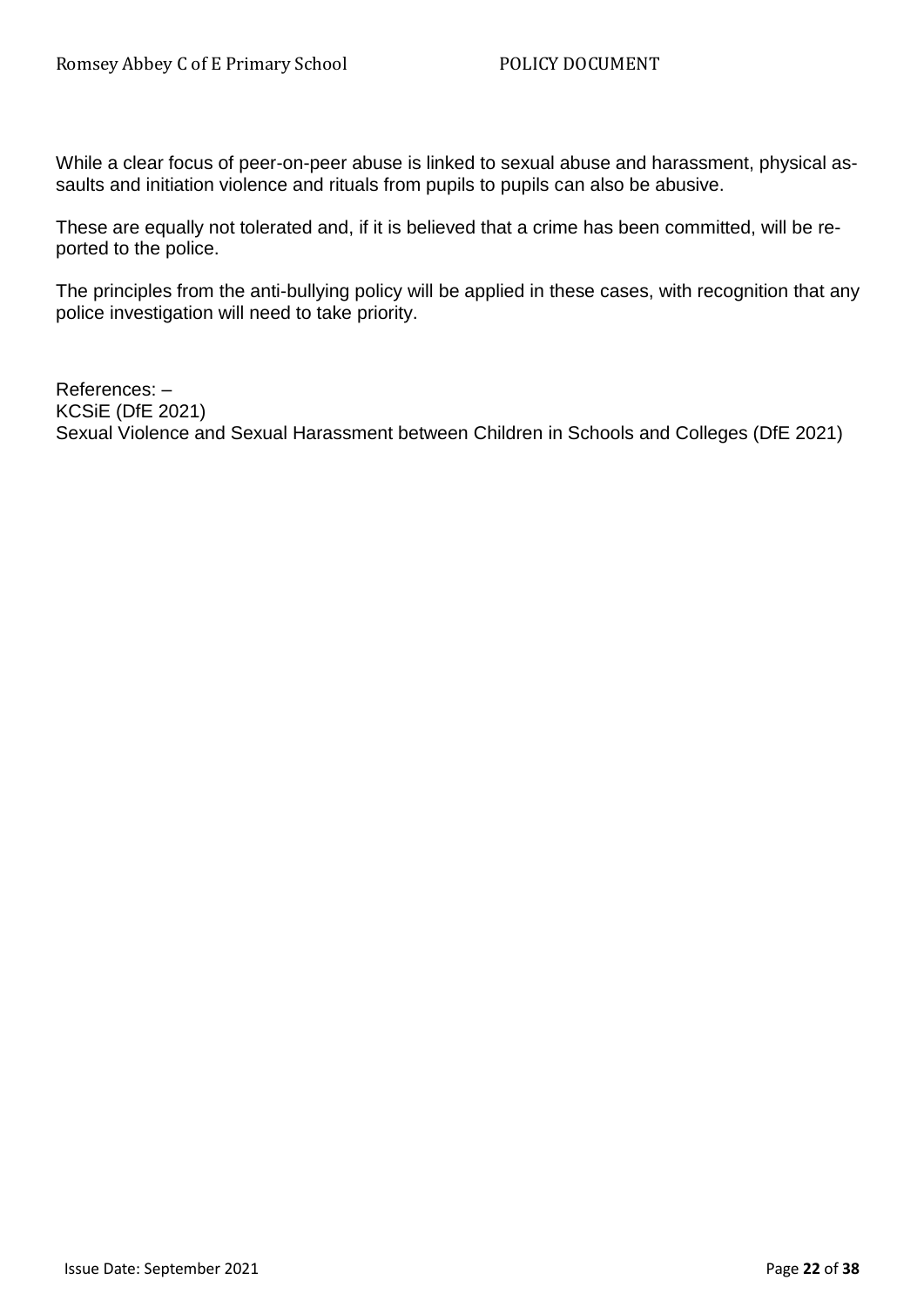## *Annex 7- Sexual Violence and Sexual Harassment between Children Risk and Needs Assessment Template*

*(This template is offered as a framework and should be seen as a starting point for development to fit your school's individual context. Each reported incident should be managed on a case-by-case basis)* **EXAMPLE assessment**

| <b>Presenting be-</b><br>haviours                                                                                                                                                                                                                    | <b>What are the</b><br>risks?<br>Who might be<br>harmed & how?                                                                                        | <b>Action</b>                                                                                                                                                                                                                                                                                   | <b>Action</b><br>by<br>Who?                                 | <b>Action by</b><br>when?       | <b>Action status or</b><br><b>Date Completed</b><br>& Outcome in-<br>cluding further<br>actions                                                                                                                     |
|------------------------------------------------------------------------------------------------------------------------------------------------------------------------------------------------------------------------------------------------------|-------------------------------------------------------------------------------------------------------------------------------------------------------|-------------------------------------------------------------------------------------------------------------------------------------------------------------------------------------------------------------------------------------------------------------------------------------------------|-------------------------------------------------------------|---------------------------------|---------------------------------------------------------------------------------------------------------------------------------------------------------------------------------------------------------------------|
| <b>Behaviour:</b><br>Forcing other<br>children to en-<br>gage in sexual<br>activity.<br>Subject is a<br>male child. A fe-<br>male child has<br>been taken into                                                                                       | All pupils in the class<br>may be forced or co-<br>erced into sexual ac-<br>tivity. Early indication<br>is that female pupils<br>may be more at risk. | Key members of staff<br>with supervisory re-<br>sponsibility have been<br>briefed by the DSL<br>and will increase<br>monitoring at break<br>times.<br>Subject will be es-<br>corted to the toilet.                                                                                              | <b>DSL</b><br><b>Staff</b><br>AB, CD<br>& EF<br><b>ELSA</b> | From Im-<br>mediate ef-<br>fect | ◆ 01/02/2020. In-<br>creased monitoring &<br>toilet supervision in<br>place                                                                                                                                         |
| the boys' toilets.<br>Subject has ex-<br>posed himself,<br>grabbed the girl<br>by the wrist and<br>forced her to<br>touch his geni-<br>tals.<br>Subject is under<br>the age of crimi-<br>nal responsibil-<br>ity.<br>Subject has no<br>known CP his- | Other children within<br>the community                                                                                                                | Subject's parents In-<br>formed re: Incident &<br>behaviour and the risk<br>plan put in place.<br>Made aware of refer-<br>ral to CSD. Agree-<br>ment for<br>Referral to<br>$\bullet$<br><b>CAMHS</b><br>Increased<br>$\bullet$<br>monitoring &<br>toilet. supervi-<br>sor<br>Keep safe<br>work. | <b>DSL</b>                                                  | 01/02/20                        | $\times$ 01/02/20<br>Contract of agree-<br>ment has been<br>signed by the par-<br>ents to include in-<br>creased. monitoring,<br>toilet supervision and<br>keep safe work.                                          |
| tory<br>There have<br>been no previ-<br>ous concerns                                                                                                                                                                                                 |                                                                                                                                                       | Referral to Children's<br>social care                                                                                                                                                                                                                                                           | <b>DSL</b>                                                  | 01/02/20                        | $\times$ 01/02/20<br>Children & Family<br>Assessment to be<br>completed by CAST                                                                                                                                     |
| about the Sub-<br>ject.                                                                                                                                                                                                                              |                                                                                                                                                       | Victims parents in-<br>formed, and child's<br>views gained.<br>Child offered keep<br>safe work.                                                                                                                                                                                                 | <b>DSL</b>                                                  | 01/02/20                        | $\blacktriangleright$ Parents are satis-<br>fied with the school's<br>actions & safeguard-<br>ing measures so far.<br>Child & family want<br>child to remain in the<br>same class.<br>Keep safe work ac-<br>cepted. |
|                                                                                                                                                                                                                                                      |                                                                                                                                                       | <b>Referral to CAMHS</b>                                                                                                                                                                                                                                                                        | <b>DSL</b>                                                  | 02/02/20                        | Referral made. AC-<br>TION – follow up with<br>CAMHS as to the<br>status of referral after<br>10 working days if<br>not heard before                                                                                |
|                                                                                                                                                                                                                                                      |                                                                                                                                                       | Safeguarding<br>measures to be re-<br>viewed.                                                                                                                                                                                                                                                   | DSL &<br>Key<br>Staff                                       | 09/02/20                        | No additional con-<br>cerns raised. AC-<br>TION - Review plan                                                                                                                                                       |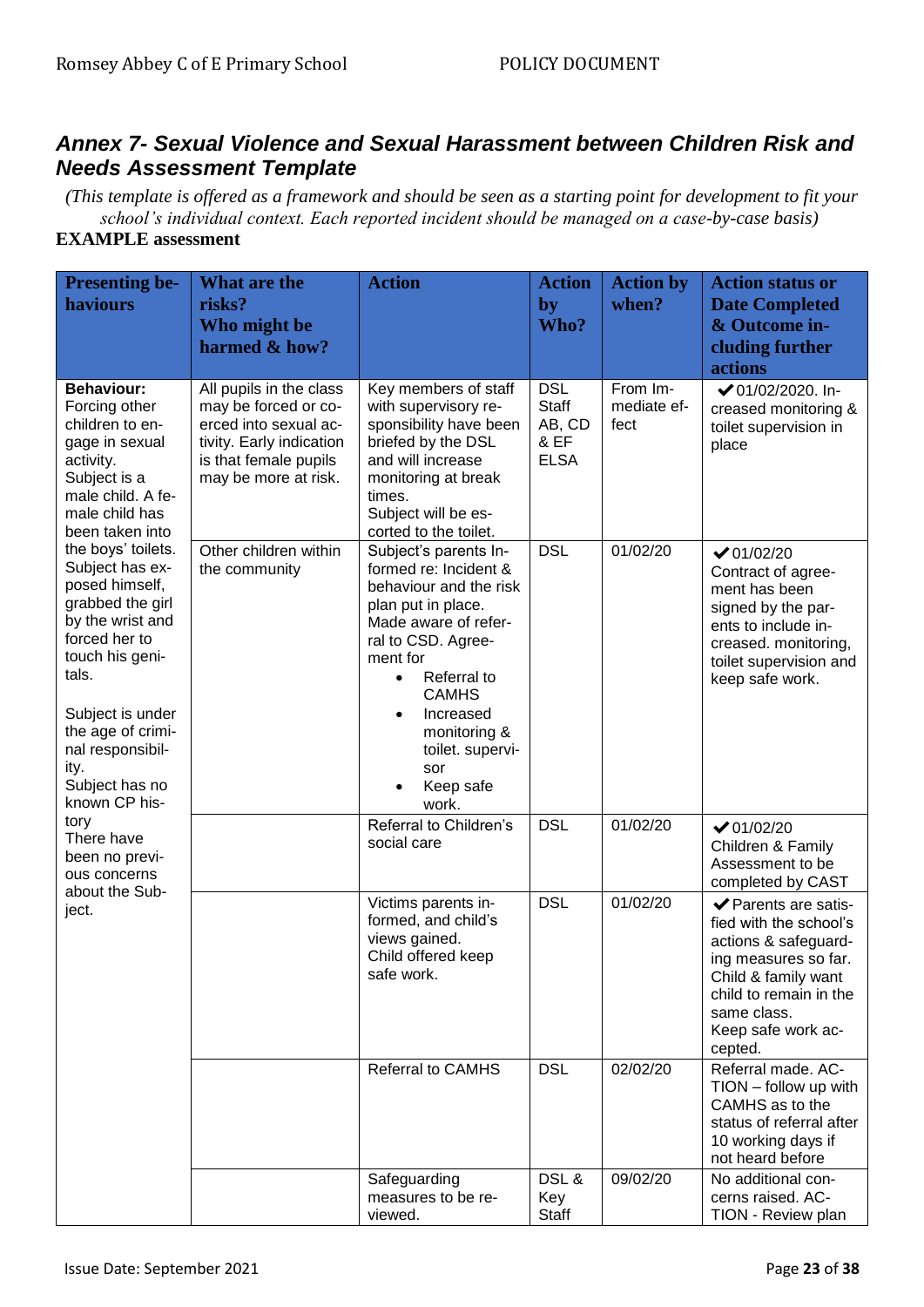|  |                                                                                                                                    |                                                                                                                                                                                                                                                                                                                 |                                                                                                              | mem-<br>bers                    |            | again in one weeks'<br>time                                                |
|--|------------------------------------------------------------------------------------------------------------------------------------|-----------------------------------------------------------------------------------------------------------------------------------------------------------------------------------------------------------------------------------------------------------------------------------------------------------------|--------------------------------------------------------------------------------------------------------------|---------------------------------|------------|----------------------------------------------------------------------------|
|  |                                                                                                                                    |                                                                                                                                                                                                                                                                                                                 | Keep safe work to be<br>completed. Combina-<br>tion of whole class<br>and targeted work to<br>be carried out | <b>ELSA</b>                     | 23/02/2020 | <b>OUTSTANDING</b><br>Work planned and<br>due to be delivered<br>w/c 16/02 |
|  |                                                                                                                                    | Community Impact<br>Assessment<br>LOW The parents of<br>the Subject and the<br>victim are satisfied<br>that the school is tak-<br>ing all necessary<br>safeguarding<br>measures to manage<br>the risk. There are no<br>indications at this<br>stage for community<br>unrest. This will be<br>kept under review. | DSL and SLT to be<br>aware of any commu-<br>nity noises about the<br>incidents.                              | <b>DSL</b><br>and<br><b>SLT</b> | 05/04/2020 |                                                                            |
|  | Media<br>Media and communi-<br>cation team to be in-<br>formed if community<br>impact assessment<br>risk increases                 | SLT to contact HCC<br>communication team<br>if required. Monitor<br>during term                                                                                                                                                                                                                                 | <b>SLT</b>                                                                                                   | 05/04/2020                      |            |                                                                            |
|  | Information Sharing.<br>All information shar-<br>ing has been com-<br>pleted in line with the<br>school's CP and<br>GDPR policies. | Relevant information<br>to be recorded on<br>each child's CP file as<br>required.                                                                                                                                                                                                                               |                                                                                                              |                                 |            |                                                                            |
|  |                                                                                                                                    | Social Media<br>There are no currents<br>risks from community<br>use of social media.<br>This will be kept un-<br>der review.                                                                                                                                                                                   | Monitoring of social<br>media during the term                                                                | Key<br>staff                    | 05/04/2020 |                                                                            |

| <b>Presenting</b><br><b>Behaviour</b> | What are the<br>risks?<br>Who might be<br>harmed & how? | $Ac-$<br>tion | <b>Action by</b><br>Who? | <b>Action by</b><br>when? | <b>Action status or Date Completed</b><br>& Outcome including further<br><b>actions</b> |
|---------------------------------------|---------------------------------------------------------|---------------|--------------------------|---------------------------|-----------------------------------------------------------------------------------------|
|                                       |                                                         |               |                          |                           |                                                                                         |
|                                       |                                                         |               |                          |                           |                                                                                         |
|                                       |                                                         |               |                          |                           |                                                                                         |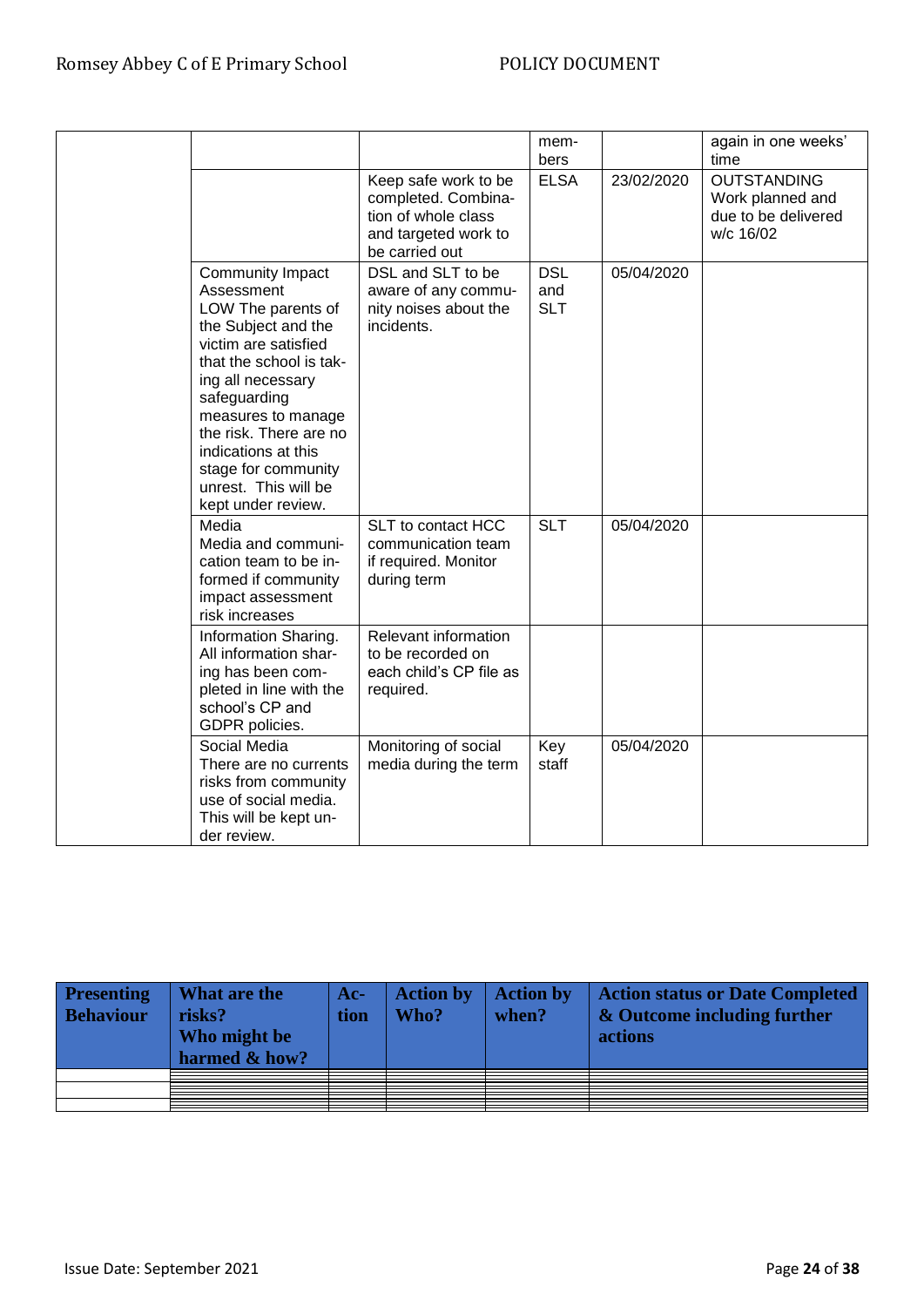# *Annex 8 - Online Safety*

As a school it is essential that we safeguard children from potentially harmful and inappropriate online material.

A comprehensive approach to online safety empowers staff to protect and educate pupils, and colleagues in their use of technology and establishes the following mechanisms to identify, intervene in, and escalate any concerns where appropriate.

- Staff Acceptable Use Policy
- Hampshire web filtering in place including a mechanism to alert and block sites
- CPOMS to alert and escalate concerns
- CEOP & Jigsaw PHSE used as part of the curriculum
- CEOP Report button on the website
- Online Safety section on the school website
- Staving Safe Online Day celebrated each year
- Parental conversations as required

The breadth of issues classified within online safety is considerable, but can be categorised into four areas of risk:

• **content**: being exposed to illegal, inappropriate or harmful content, for example: pornography, fake news, racism, misogyny, self-harm, suicide, anti-Semitism, radicalisation and extremism.

• **contact**: being subjected to harmful online interaction with other users; for example: peer to peer pressure, commercial advertising and adults posing as children or young adults with the intention to groom or exploit them for sexual, criminal, financial or other purposes.

• **conduct**: personal online behaviour that increases the likelihood of, or causes, harm; for example, making, sending and receiving explicit images (e.g. consensual and non-consensual sharing of nudes and semi-nudes and/or pornography, sharing other explicit images and online bullying; and

• **commerce** - risks such as online gambling, inappropriate advertising, phishing and or financial scams. If we feel pupils, students or staff are at risk, we will report it to the Anti-Phishing Working Group [\(https://apwg.org/\)](https://apwg.org/).

We ensure that online safety is a running and interrelated theme when devising and implementing policies and procedures.

We will consider how online safety is reflected as required in all relevant policies and embedded across all areas of the curriculum, included in teacher training and within the role and responsibilities of the designated safeguarding lead as well as discussions with parents.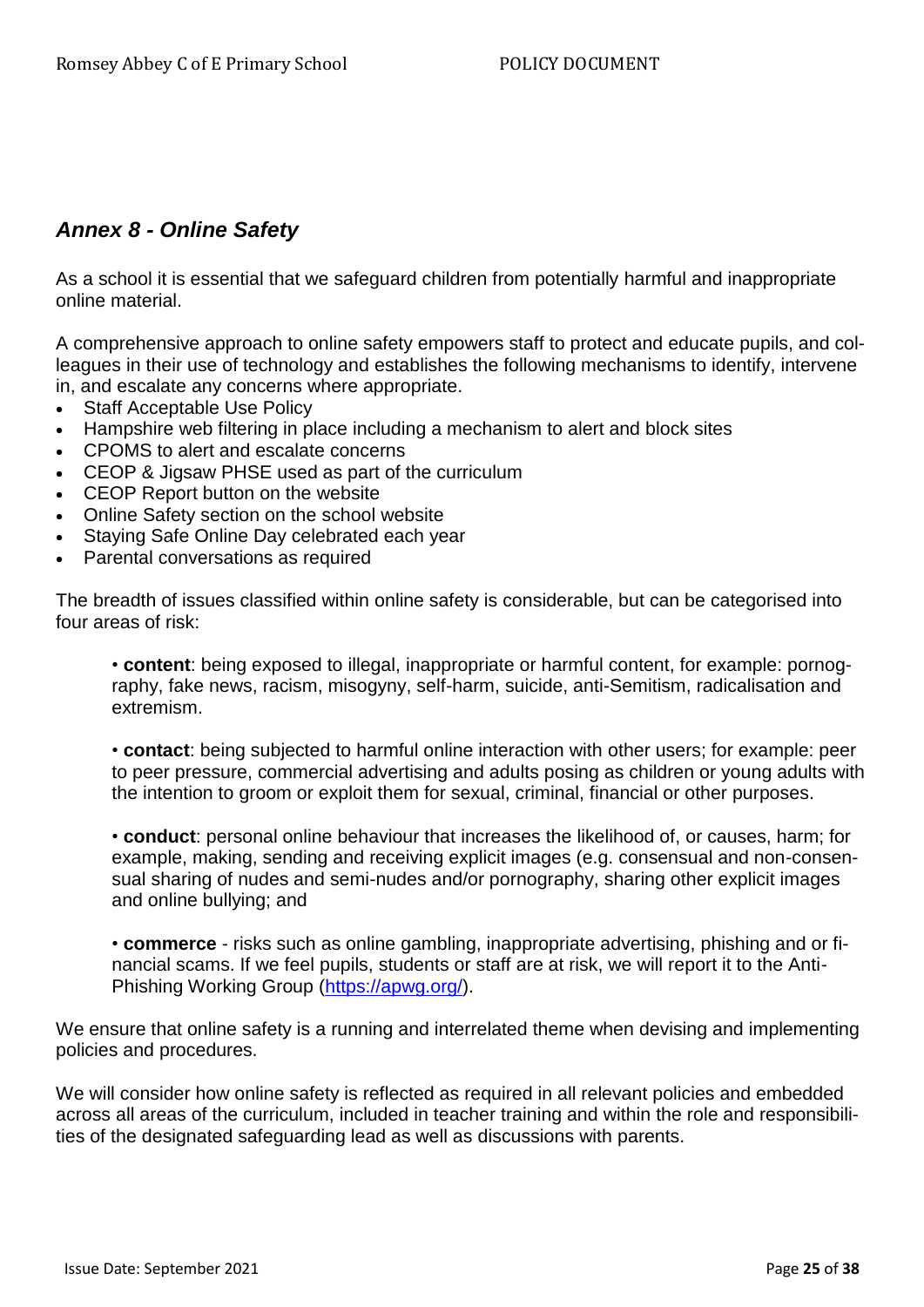## *Annex 9 - Whistleblowing*

## **Whistleblowing in a safeguarding context**

While the school has a separate whistleblowing policy, this is a summary sheet that outlines the process when there is a concern that safeguarding issues have not been reported or followed correctly.

This does not replace the whistleblowing policy and should be read in conjunction with the school policy.

**Whistleblowing** is a term that is used when staff want to report a concern within their organisation that involves their manager or a person senior to them in the organisation which may prevent them from following the normal reporting systems.

There are a limited number of areas that can be called Whistleblowing, and the policy protects staff from being punished for raising concerns.

Within *Romsey Abbey CE Primary School*, the headteacher *Mr Mark Harris* is the senior manager and responsible for all staff. If you are concerned that any member of staff within the school is not following safeguarding processes or behaving in a way that is placing children at risk, you should in the first place make the headteacher aware.

If your concern is about the headteacher, you should raise this with the Liz Wagner the Chair of Governors by phone or e-mail.

If you would prefer to raise your concerns outside the school environment you are able to contact the NSPCC whistleblowing line on 0800 028 0285 or email [help@nspcc.org.uk](mailto:help@nspcc.org.uk) for national organisations or make contact with Hampshire County Council.

If you believe that a member of the school staff is harming a child (an allegation) and this has been reported to the headteacher and no action has been taken, or the member of staff you have concerns about is the headteacher, then you are able to contact the Local Authority Designated Officers (LADOs) on 01962 876364 or [child.protection@hants.gov.uk](mailto:child.protection@hants.gov.uk)

If you believe that a child is being abused by individuals outside the school, you should make a referral to Children's Social Care by calling 0300 555 1384 (office hours) or 0300 555 1373 (outside of office hours)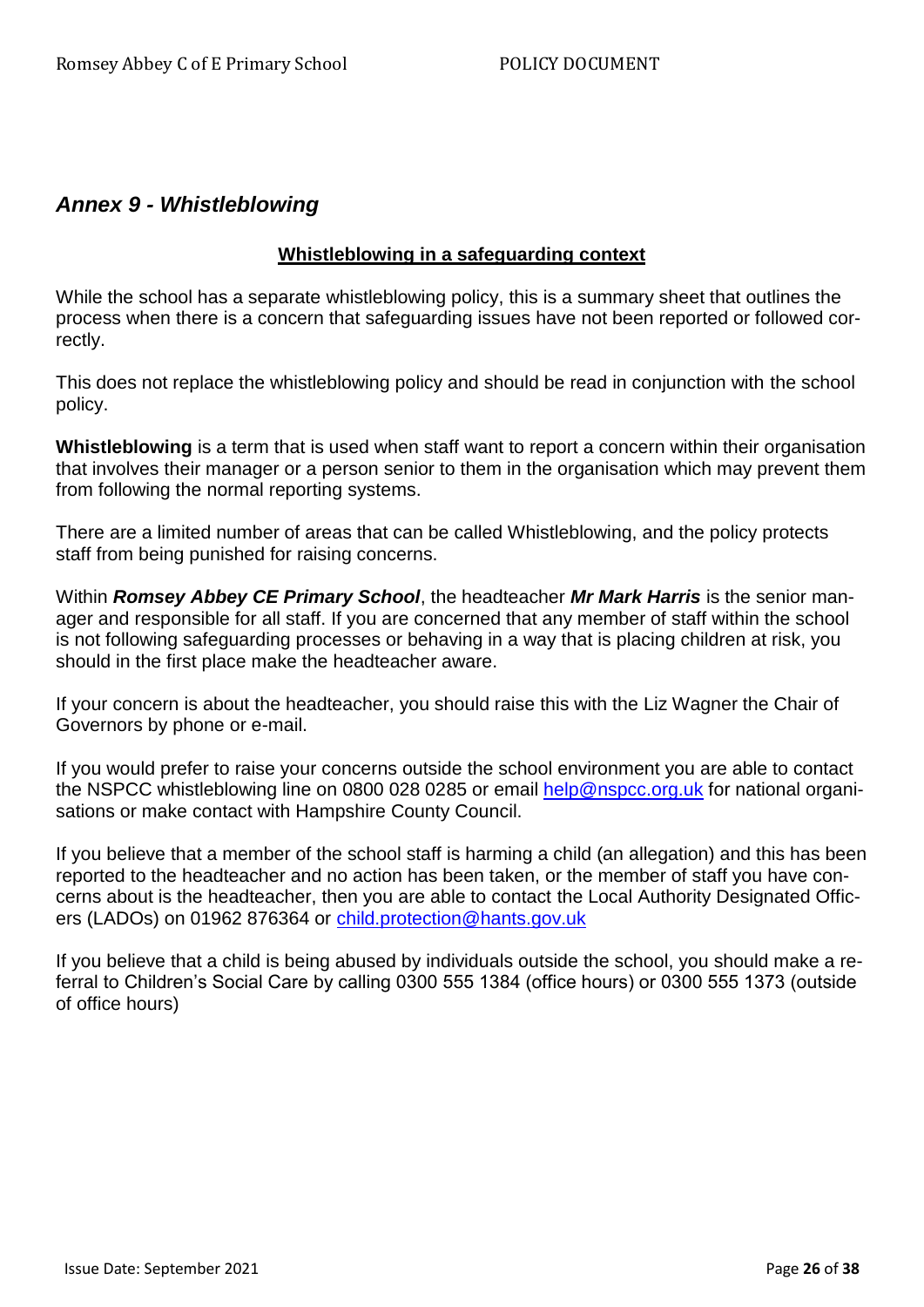# *Annex 10 - Briefing sheet for temporary and supply staff*

## **For supply staff and those on short contracts in** *Romsey Abbey CE Primary School*

While working in Romsey Abbey CE Primary School, you have a duty of care towards the children and young people here. This means that at all times you should act in a way that is consistent with their safety and welfare. In addition, if at any time you have a concern about a child or young person, particularly if you think they may be at risk of abuse or neglect, it is your responsibility to share that concern with the school designated safeguarding lead (DSL), Julie Symonds or DDSL Mark Harris and Tom Langford. Please ask the school reception team for who is available and their location.

This is not an exhaustive list but you may have become concerned as a result of:

- Observing a physical injury, which you think may have been non-accidental.
- Observing something in the appearance of a child or young person which suggests they are not being sufficiently well cared for.
- Observing child behaviour that leads you to be concerned about a child or young person.
- A child or young person telling you that they have been subjected to some form of abuse
- Observing adult behaviour that leads you to be concerned about their suitability to work with children or young people.

In any of the circumstances listed here, you must write down what you saw or heard, date and sign your account, and give it to the DSL as soon as possible and no longer than 24 hours later. This may be the beginning of a legal process – it is important to understand that legal action against a perpetrator can be seriously damaged by any suggestion that the child has been led in any way.

If a child talks to you about abuse, you should follow these guidelines:

- Rather than directly questioning the child, just listen and be supportive
- Never stop a child who is freely recalling significant events, but don't push the child to tell you more than they wish.
- Make it clear that you may need to pass on information to staff in other agencies who may be able to help – do not promise confidentiality. You are obliged to share any information relating to abuse or neglect.
- Write an account of the conversation immediately, as close to verbatim as possible. Put the date and timings on it, and mention anyone else who was present. Then sign it and give your record to the DSL who should follow due process, including contacting Children's Social Care if appropriate.

The school has a policy on safeguarding children and young people which you can find, together with the local procedures to be followed by all staff, in *the Resources room*.

If your concern involves the DSL or a member of the senior staff, contact the LADO on 01962 847364 or the NPSCC whistleblowing line on 0800 028 0285

#### **Remember, if you have a concern, report it.**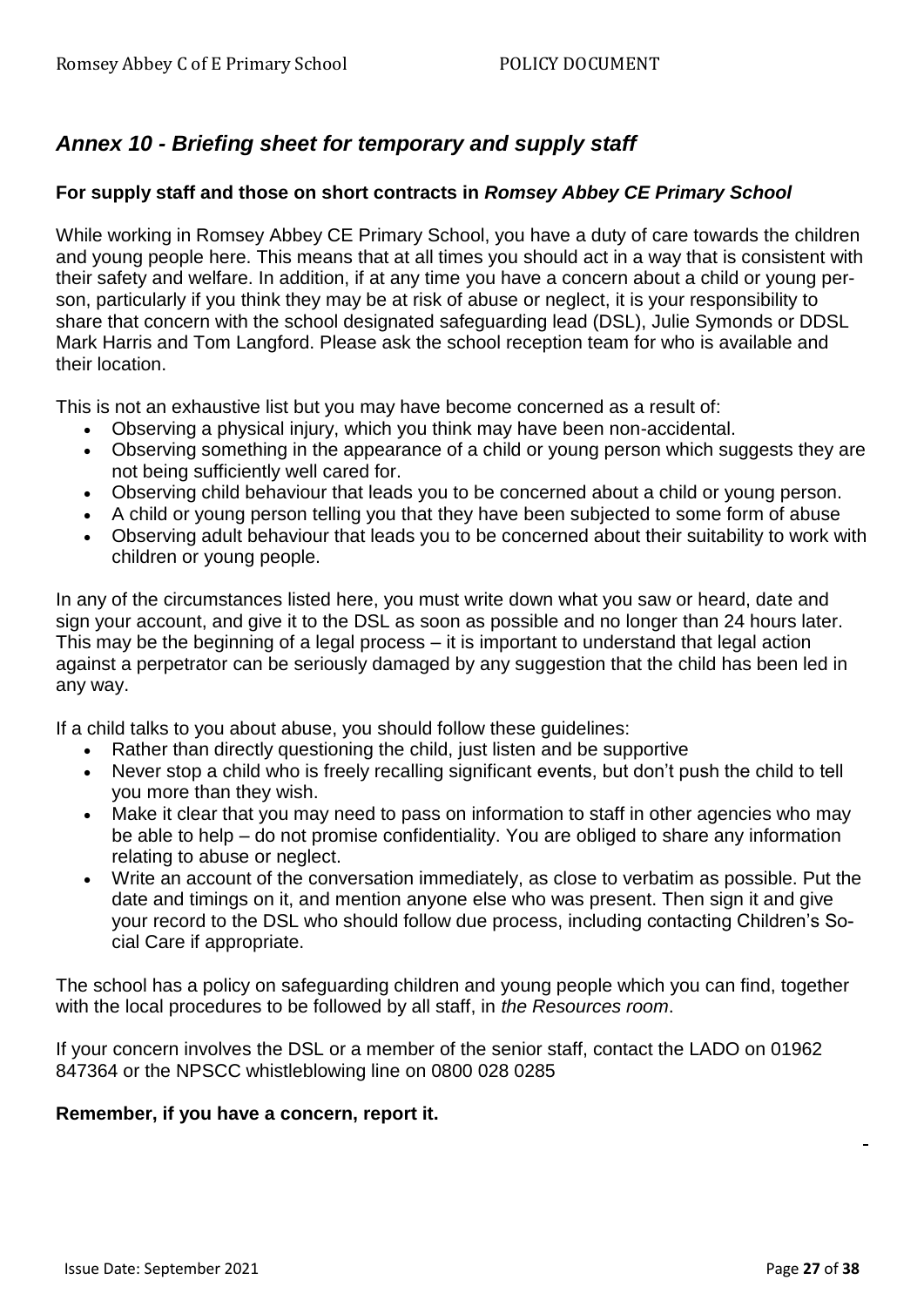# *Annex 11 - What is child abuse?*

The following definitions are taken from W*orking Together to Safeguard Children* HM Government (2018). In addition to these definitions, it should be understood that children can also be abused by being sexually exploited, through honour-based violence, forced marriage or female genital mutilation. To support the local context, all staff have access to the Hampshire Safeguarding Children Partnership (HSCP) threshold chart.

#### **What is abuse and neglect?**

Abuse and neglect are forms of maltreatment of a child. Somebody may abuse or neglect a child by inflicting harm, or by failing to act to prevent harm. Children may be abused in a family or in an institutional or community setting, by those known to them or, more rarely, by a stranger. They may be abused by an adult or adults, or another child or children.

#### **Physical abuse**

Physical abuse may involve hitting, shaking, throwing, poisoning, burning or scalding, drowning, suffocating, or otherwise causing physical harm to a child. Physical harm may also be caused when a parent or carer fabricates the symptoms of, or deliberately induces, illness in a child.

#### **Emotional abuse**

The persistent emotional maltreatment of a child such as to cause severe and persistent adverse effects on the child's emotional development. It may involve conveying to a child that they are worthless or unloved, inadequate, or valued only insofar as they meet the needs of another person. It may include not giving the child opportunities to express their views, deliberately silencing them or 'making fun' of what they say or how they communicate. It may feature age or developmentally inappropriate expectations being imposed on children. These may include interactions that are beyond a child's developmental capability, as well as overprotection and limitation of exploration and learning, or preventing the child participating in normal social interaction. It may involve seeing or hearing the ill-treatment of another. It may involve serious bullying (including cyber bullying), causing children frequently to feel frightened or in danger, or the exploitation or corruption of children. Some level of emotional abuse is involved in all types of maltreatment of a child, although it may occur alone.

#### **Sexual abuse**

Involves forcing or enticing a child or young person to take part in sexual activities, not necessarily involving a high level of violence, whether or not the child is aware of what is happening. The activities may involve physical contact, including assault by penetration (for example, rape or oral sex) or non-penetrative acts such as masturbation, kissing, rubbing and touching outside of clothing. They may also include non-contact activities, such as involving children in looking at, or in the production of, sexual images, watching sexual activities, encouraging children to behave in sexually inappropriate ways, or grooming a child in preparation for abuse (including via the internet). Sexual abuse is not solely perpetrated by adult males. Women can also commit acts of sexual abuse, as can other children.

#### **Neglect**

Neglect is the persistent failure to meet a child's basic physical and/or psychological needs, likely to result in the serious impairment of the child's health or development. Neglect may occur during pregnancy as a result of maternal substance abuse. Once a child is born, neglect may involve a parent or carer failing to:

• provide adequate food, clothing and shelter (including exclusion from home or abandonment)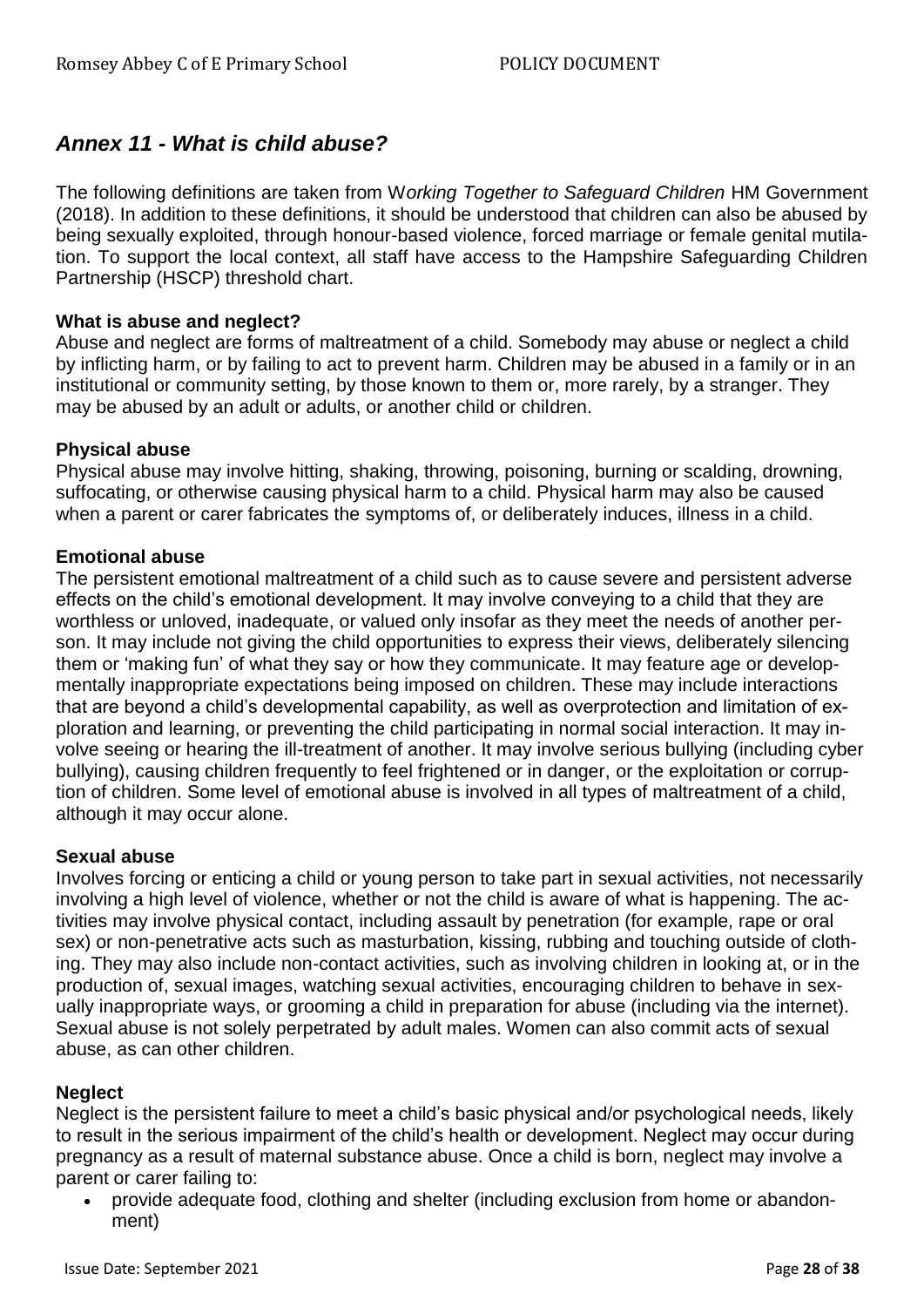- protect a child from physical and emotional harm or danger
- ensure adequate supervision (including the use of inadequate caregivers)
- ensure access to appropriate medical care or treatment.

Neglect may also include neglect of, or unresponsiveness to, a child's basic emotional needs.

The HSCP neglect strategy is used to provide a more detailed summary of neglect and the local thresholds for referrals.

## **Indicators of abuse**

## **Neglect**

#### **The nature of neglect**

Neglect is a lack of parental care but poverty and lack of information or adequate services can be contributory factors.

Far more children are registered to the category of neglect on child protection plans than to the other categories. As with abuse, the number of children experiencing neglect is likely to be much higher than the numbers on the plans.

## **Neglect can include parents or carers failing to:**

- provide adequate food, clothing and shelter
- protect a child from physical and emotional harm or danger
- ensure adequate supervision or stimulation
- ensure access to appropriate medical care or treatment.

#### **NSPCC research has highlighted the following examples of the neglect of children under 12:**

- frequently going hungry
- frequently having to go to school in dirty clothes
- regularly having to look after themselves because of parents being away or having problems such as drug or alcohol misuse
- being abandoned or deserted
- living at home in dangerous physical conditions
- not being taken to the doctor when ill
- not receiving dental care.

Neglect is a difficult form of abuse to recognise and is often seen as less serious than other categories. It is, however, very damaging: children who are neglected often develop more slowly than others and may find it hard to make friends and fit in with their peer group.

Neglect is often noticed at a stage when it does not pose a risk to the child. The duty to safeguard and promote the welfare of children (*What to do if You're Worried a Child is Being Abused* DfE 2015) would suggest that an appropriate intervention or conversation at this early stage can address the issue and prevent a child continuing to suffer until it reaches a point when they are at risk of harm or in significant need.

Neglect is often linked to other forms of abuse, so any concerns school staff have should at least be discussed with the DSL.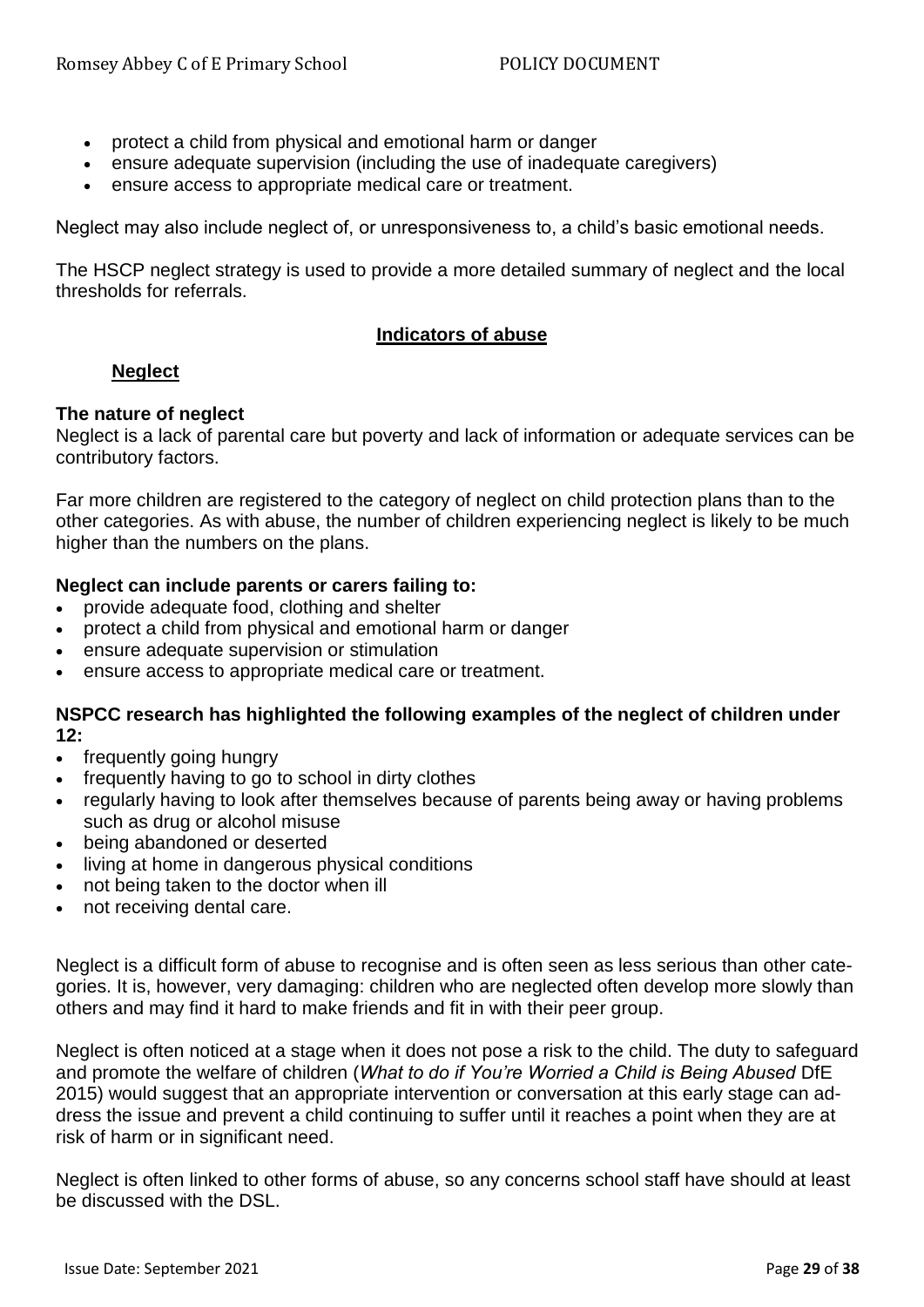#### **Indicators of neglect**

**The following is a summary of some of the indicators that may suggest a child is being abused or is at risk of harm. It is important to recognise that indicators alone cannot confirm whether a child is being abused. Each child should be seen in the context of their family and wider community and a proper assessment carried out by appropriate persons. What is important to keep in mind is that if you feel unsure or concerned, do something about it. Don't keep it to yourself. The HSCP neglect toolkit provides a more detailed list of indicators of neglect and is available to all staff**

#### **Physical indicators of neglect**

- Constant hunger and stealing food
- Poor personal hygiene unkempt, dirty or smelly
- Underweight
- Dress unsuitable for weather
- Poor state of clothing
- Illness or injury untreated

#### **Behavioural indicators of neglect**

- Constant tiredness
- Frequent absence from school or lateness
- Missing medical appointments
- Isolated among peers
- Frequently unsupervised
- Stealing or scavenging, especially food
- Destructive tendencies

#### **Emotional abuse**

#### **The nature of emotional abuse**

Most harm is produced in *low warmth, high criticism* homes, not from single incidents.

Emotional abuse is difficult to define, identify/recognise and/or prove.

Emotional abuse is chronic and cumulative and has a long-term impact.

All kinds of abuse and neglect have emotional effects although emotional abuse can occur by itself.

Children can be harmed by witnessing someone harming another person – as in domestic violence.

It is sometimes possible to spot emotionally abusive behaviour from parents and carers to their children, by the way that the adults are speaking to, or behaving towards children. An appropriate challenge or intervention could affect positive change and prevent more intensive work being carried out later on.

#### **Indicators of emotional abuse Developmental issues**

## • Delays in physical, mental and emotional development

- Poor school performance
- Speech disorders, particularly sudden disorders or changes.

## **Behaviour**

- Acceptance of punishment which appears excessive
- Over-reaction to mistakes
- Continual self-deprecation (I'm stupid, ugly, worthless etc)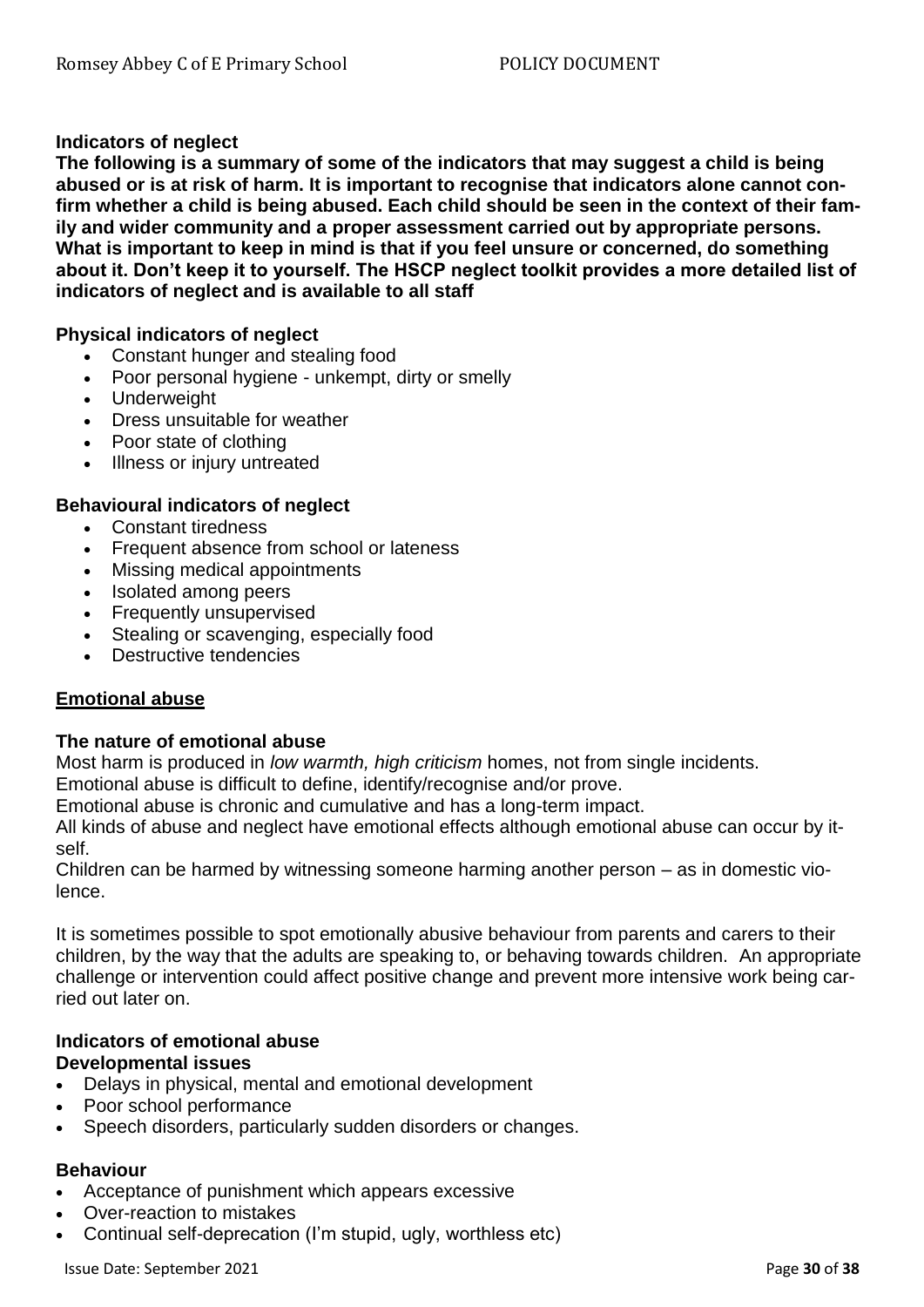- Neurotic behaviour (such as rocking, hair-twisting, thumb-sucking)
- Self-mutilation
- Suicide attempts
- Drug/solvent abuse
- Running away
- Compulsive stealing, scavenging
- Acting out
- Poor trust in significant adults
- Regressive behaviour  $-$  e.g., wetting
- Eating disorders
- Destructive tendencies
- Neurotic behaviour
- Arriving early at school, leaving late

#### **Social issues**

- Withdrawal from physical contact
- Withdrawal from social interaction
- Over-compliant behaviour
- Insecure, clinging behaviour
- Poor social relationships

## **Emotional responses**

- Extreme fear of new situations
- Inappropriate emotional responses to painful situations ("I deserve this")
- Fear of parents being contacted
- Self-disgust
- Low self-esteem
- Unusually fearful with adults
- Lack of concentration, restlessness, aimlessness
- Extremes of passivity or aggression

## **Physical abuse**

#### **The nature of physical abuse**

Most children collect cuts and bruises quite routinely as part of the rough and tumble of daily life. Clearly, it is not necessary to be concerned about most of these minor injuries. However, accidental injuries normally occur on the *bony prominences* – e.g., shins. Injuries on the *soft* areas of the body are more likely to be inflicted intentionally and should therefore make us more alert to other concerning factors that may be present.

A body map on CPOMS or within Annex 3 can assist in the clear recording and reporting of physical abuse. The body map should only be used to record observed injuries and no child should be asked to remove clothing by a member of staff of the school.

#### **Indicators of physical abuse / factors that should increase concern**

- Multiple bruising or bruises and scratches (especially on the head and face)
- Clusters of bruises  $-$  e.g., fingertip bruising (caused by being grasped)
- Bruises around the neck and behind the ears the most common abusive injuries are to the head
- Bruises on the back, chest, buttocks, or on the inside of the thighs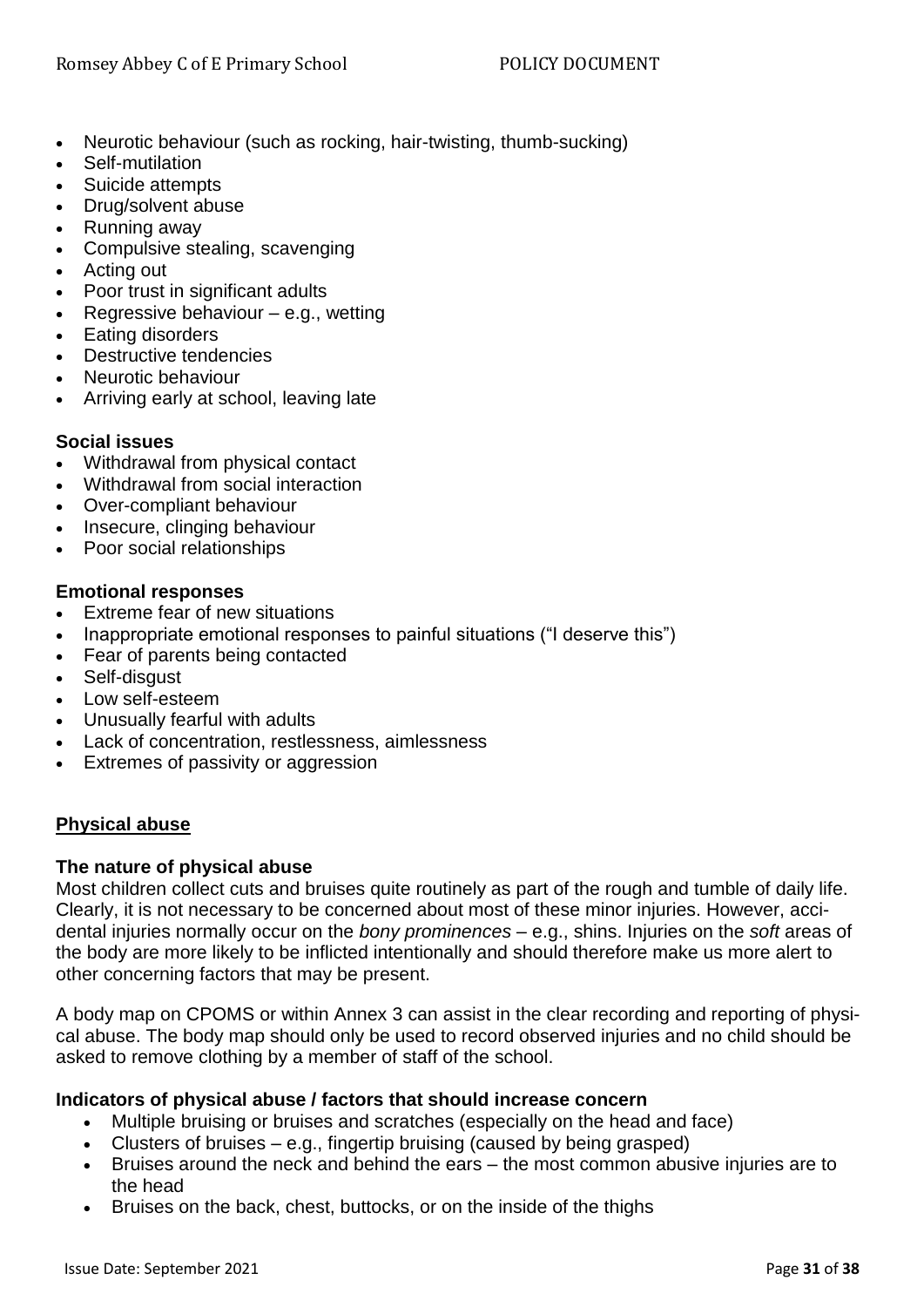- Marks indicating injury by an instrument e.g., linear bruising (stick), parallel bruising (belt), marks of a buckle
- Bite marks
- Deliberate burning may also be indicated by the pattern of an instrument or object e.g., electric fire, cooker, cigarette
- Scalds with upward splash marks or *tide marks*
- Untreated injuries
- Recurrent injuries or burns
- Bald patches.

**In the social context of the school, it is normal to ask about a noticeable injury. The response to such an enquiry is generally light-hearted and detailed. So, most of all, concern should be increased when:**

- the explanation given does not match the injury
- the explanation uses words or phrases that do not match the vocabulary of the child (adult words)
- no explanation is forthcoming
- the child (or the parent/carer) is secretive or evasive
- the injury is accompanied by allegations of abuse or assault

#### **You should be concerned if the child or young person:**

- is reluctant to have parents/carers contacted
- runs away or shows fear of going home
- is aggressive towards themselves or others
- flinches when approached or touched
- is reluctant to undress to change clothing for sport
- wears long sleeves during hot weather
- is unnaturally compliant in the presence of parents/carers.
- has a fear of medical help or attention
- admits to a punishment that appears excessive.

#### **SEXUAL ABUSE**

#### **The nature of sexual abuse**

Sexual abuse is often perpetrated by people who are known and trusted by the child – e.g., relatives, family friends, neighbours, babysitters, people working with the child in school, faith settings, clubs or activities. Children can also be subject to child sexual exploitation.

Sexual exploitation is seen as a separate category of sexual abuse. Indicators of CSE can be found in the schools safeguarding policy

## **Characteristics of child sexual abuse:**

- it is often planned and systematic people do not sexually abuse children by accident, though sexual abuse can be opportunistic
- grooming the child people who abuse children take care to choose a vulnerable child and often spend time making them dependent
- grooming the child's environment abusers try to ensure that potential adult protectors (parents and other carers especially) are not suspicious of their motives.

Most people who sexually abuse children are men, but some women sexually abuse too.

#### **Indicators of sexual abuse**

Issue Date: September 2021 **Page 32 of 38** and **Page 32** of **38** and **Page 32** of **38**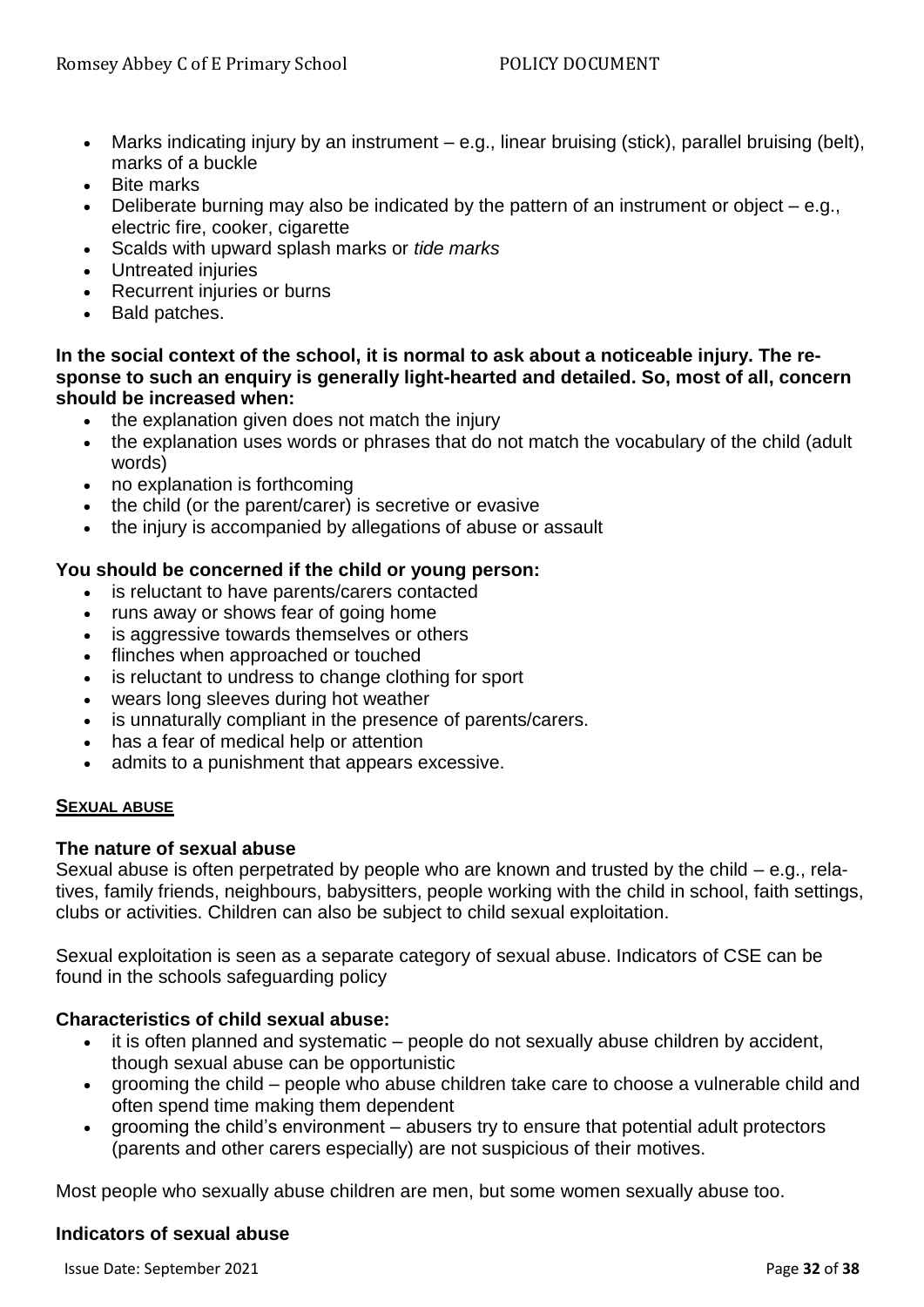## **Physical observations**

- Damage to genitalia, anus or mouth
- Sexually transmitted diseases
- Unexpected pregnancy, especially in very young girls
- Soreness in genital area, anus or mouth and other medical problems such as chronic itching
- Unexplained recurrent urinary tract infections and discharges or abdominal pain

## **Behavioural observations**

- Sexual knowledge inappropriate for age
- Sexualised behaviour or affection inappropriate for age
- Sexually provocative behaviour/promiscuity
- Hinting at sexual activity Inexplicable decline in school performance
- Depression or other sudden apparent changes in personality as becoming insecure or clinging
- Lack of concentration, restlessness, aimlessness
- Socially isolated or withdrawn
- Overly-compliant behaviour
- Acting out, aggressive behaviour
- Poor trust or fear concerning significant adults
- Regressive behaviour,
- Onset of wetting, by day or night; nightmares
- Onset of insecure, clinging behaviour
- Arriving early at school, leaving late, running away from home
- Suicide attempts, self-mutilation, self-disgust
- Suddenly drawing sexually explicit pictures
- Eating disorders or sudden loss of appetite or compulsive eating
- Regressing to younger behaviour patterns such as thumb sucking or bringing out discarded cuddly toys
- Become worried about clothing being removed
- Trying to be 'ultra-good' or perfect; overreacting to criticism.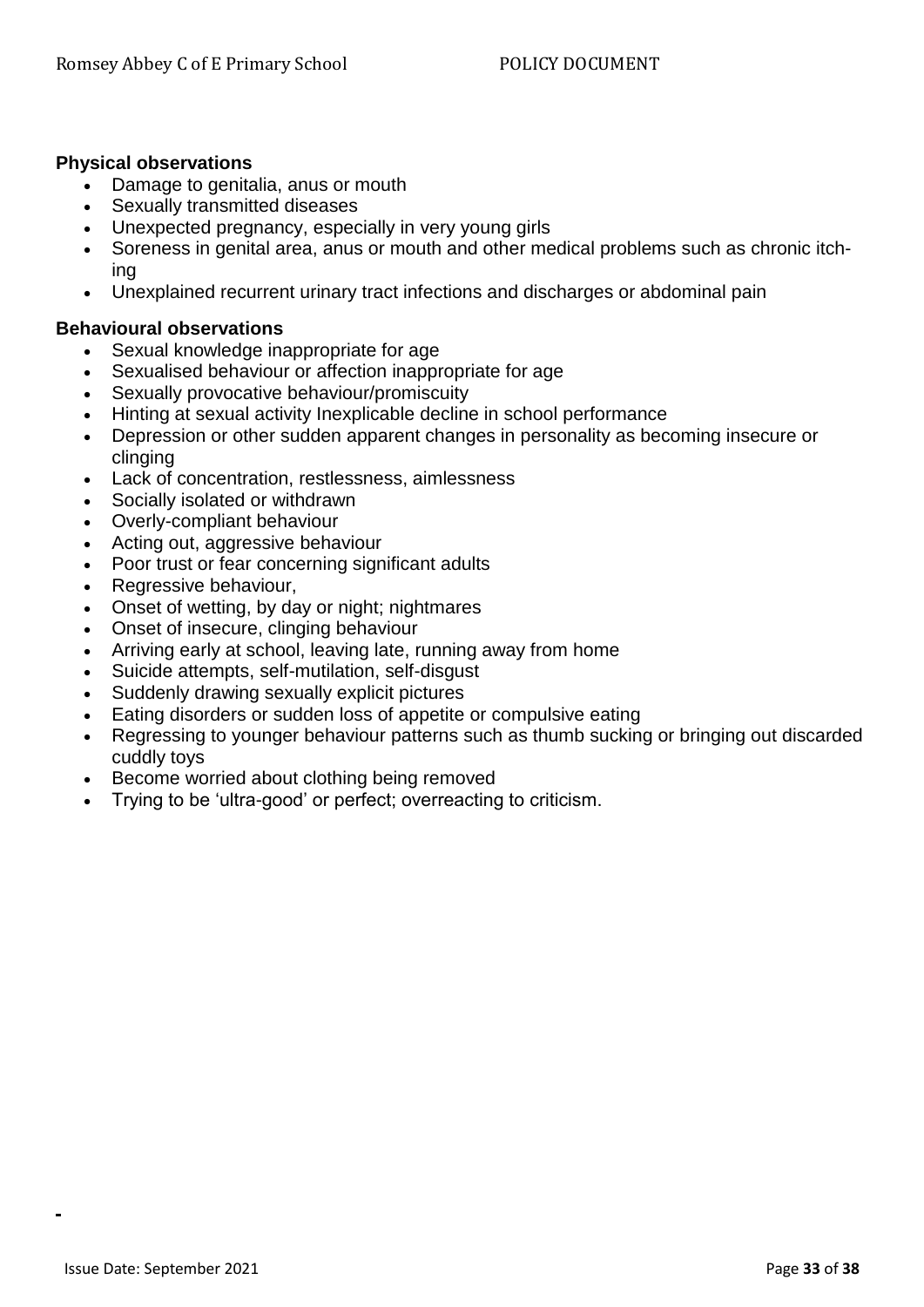# *Annex 12 - Useful contacts*

| <b>Key Personnel</b>                                                                     | Name (s)                                                    | Telephone No.                                                                      |
|------------------------------------------------------------------------------------------|-------------------------------------------------------------|------------------------------------------------------------------------------------|
| <b>DSL</b>                                                                               | Julie Symonds                                               | <b>Ext 218</b>                                                                     |
| Deputy DSL(s)                                                                            | <b>Mark Harris</b><br>Tom Langford                          | <b>Ext 206</b><br>Ext 212 or 213                                                   |
| School's named Prevent Lead                                                              | Julie Symonds                                               | <b>Ext 218</b>                                                                     |
| Schools Mental Health Lead                                                               | Julie Symonds                                               | <b>Ext 218</b>                                                                     |
| Nominated Safeguarding Governor                                                          | Liz Wagner                                                  | 07798927872                                                                        |
| <b>Chair of Governors</b>                                                                | Liz Wagner                                                  | 07798927872                                                                        |
| Children's Reception Team                                                                |                                                             | 01329 225379                                                                       |
| Out of hours social care                                                                 |                                                             | 0300 555 1373                                                                      |
| Police                                                                                   | NPCC guidance                                               | 101 or in<br>emergencies 999                                                       |
| Safeguarding advisors / Local Authority Desig-<br>nated Officers<br>(LADO <sub>s</sub> ) | Barbara Pidding-<br>ton<br>Fiona Armfield<br>Mark Blackwell | <b>HCC Safeguarding Unit</b><br>01962 876364<br>Child.protec-<br>tion@hants.gov.uk |
| <b>Early Help</b>                                                                        |                                                             | 01264 387453 (am)<br>01962 846363 (pm)                                             |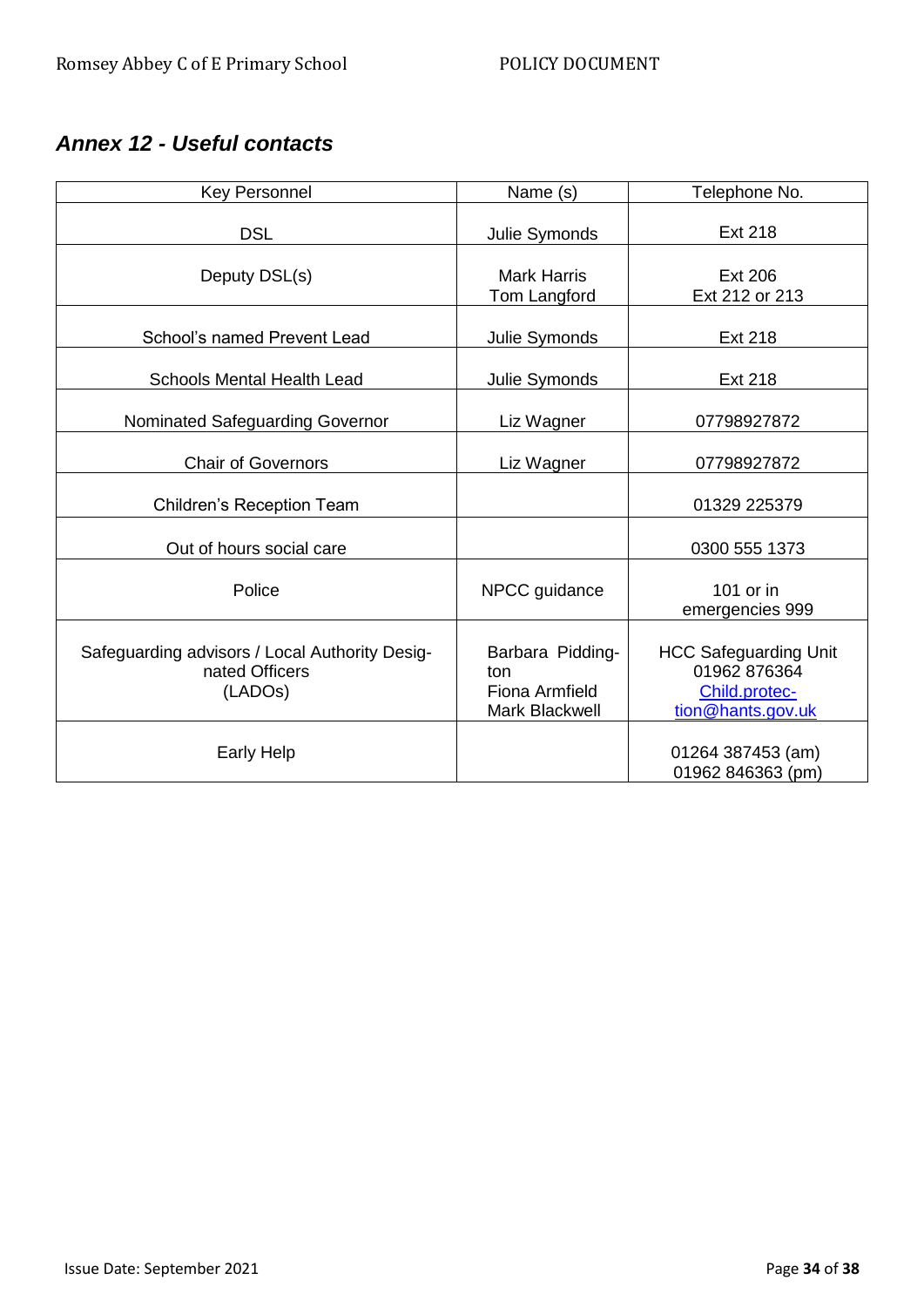# *Annex 13 - Table of changes 2020/2021*

Throughout the document changes have been made to punctuation, grammar and readability. These have not all been highlighted in the table below.

| Page       | <b>Changes</b>                                                                                                                                                                                                                                                                                                                                                                                                                                                                              |
|------------|---------------------------------------------------------------------------------------------------------------------------------------------------------------------------------------------------------------------------------------------------------------------------------------------------------------------------------------------------------------------------------------------------------------------------------------------------------------------------------------------|
| Throughout | Reference to KCSiE 2020 updated to 2021                                                                                                                                                                                                                                                                                                                                                                                                                                                     |
| the docu-  |                                                                                                                                                                                                                                                                                                                                                                                                                                                                                             |
| ment       |                                                                                                                                                                                                                                                                                                                                                                                                                                                                                             |
| 5          | Allegations against staff - added the following in italics                                                                                                                                                                                                                                                                                                                                                                                                                                  |
|            | Added "Every child having access to a 'trusted adult' in the school."                                                                                                                                                                                                                                                                                                                                                                                                                       |
|            | "If a concern is raised about the practice or behaviour of a member of staff, this<br>information will be recorded and passed to the headteacher Name. The<br>headteacher will make an assessment to determine if the matter is a 'low level<br>concern' or an 'allegation'. The Local Authority Designated Officer (LADO) will be<br>contacted for all allegations and the relevant guidance will be followed. If the<br>headteacher needs advice or guidance they will contact the LADO." |
| 8          | SMT responsibilities. Added:<br>Determine if a concern about a member of staff is a 'low level concern' or<br>an allegation                                                                                                                                                                                                                                                                                                                                                                 |
| 10         | Added phrase "certain medical conditions" to 3 <sup>®</sup> paragraph                                                                                                                                                                                                                                                                                                                                                                                                                       |
| 11         | Following a report of concerns the DSL must – added bullet 7                                                                                                                                                                                                                                                                                                                                                                                                                                |
|            | "In cases of allegations against staff or low-level concerns, the HSCP procedure<br>or the school Low Level Concerns (LLC) procedure will be followed."                                                                                                                                                                                                                                                                                                                                     |
| 12         | Annex 1 - Flowchart. Added LLC x 2                                                                                                                                                                                                                                                                                                                                                                                                                                                          |
| 18         | Annex <sub>5</sub><br>- Added reminder to schools that they are required to have a low-level concern<br>policy and process<br>- deleted "in line with those from the LSCP in the first para                                                                                                                                                                                                                                                                                                 |
|            | From the complaint's bullets                                                                                                                                                                                                                                                                                                                                                                                                                                                                |
|            | - suggested deleting the "breach any policy or procedure"                                                                                                                                                                                                                                                                                                                                                                                                                                   |
|            | Added "Lower Level Concerns LLC's, which do not reach the allegations harm<br>threshold (or complaints criteria) should be dealt with under a school LLC proce-<br>dure."                                                                                                                                                                                                                                                                                                                   |
|            | Changed title of sub-section to "Procedure for Allegations that meet the harm<br>threshold."                                                                                                                                                                                                                                                                                                                                                                                                |
|            | Added "governor" to the list that the allegation process applies to.                                                                                                                                                                                                                                                                                                                                                                                                                        |
|            | Added a LLC section                                                                                                                                                                                                                                                                                                                                                                                                                                                                         |
| 21         | <b>SVSH</b>                                                                                                                                                                                                                                                                                                                                                                                                                                                                                 |
|            | Added update that HSCP are working on a peer-on-peer protocol                                                                                                                                                                                                                                                                                                                                                                                                                               |
|            | Context section - added first two paragraphs                                                                                                                                                                                                                                                                                                                                                                                                                                                |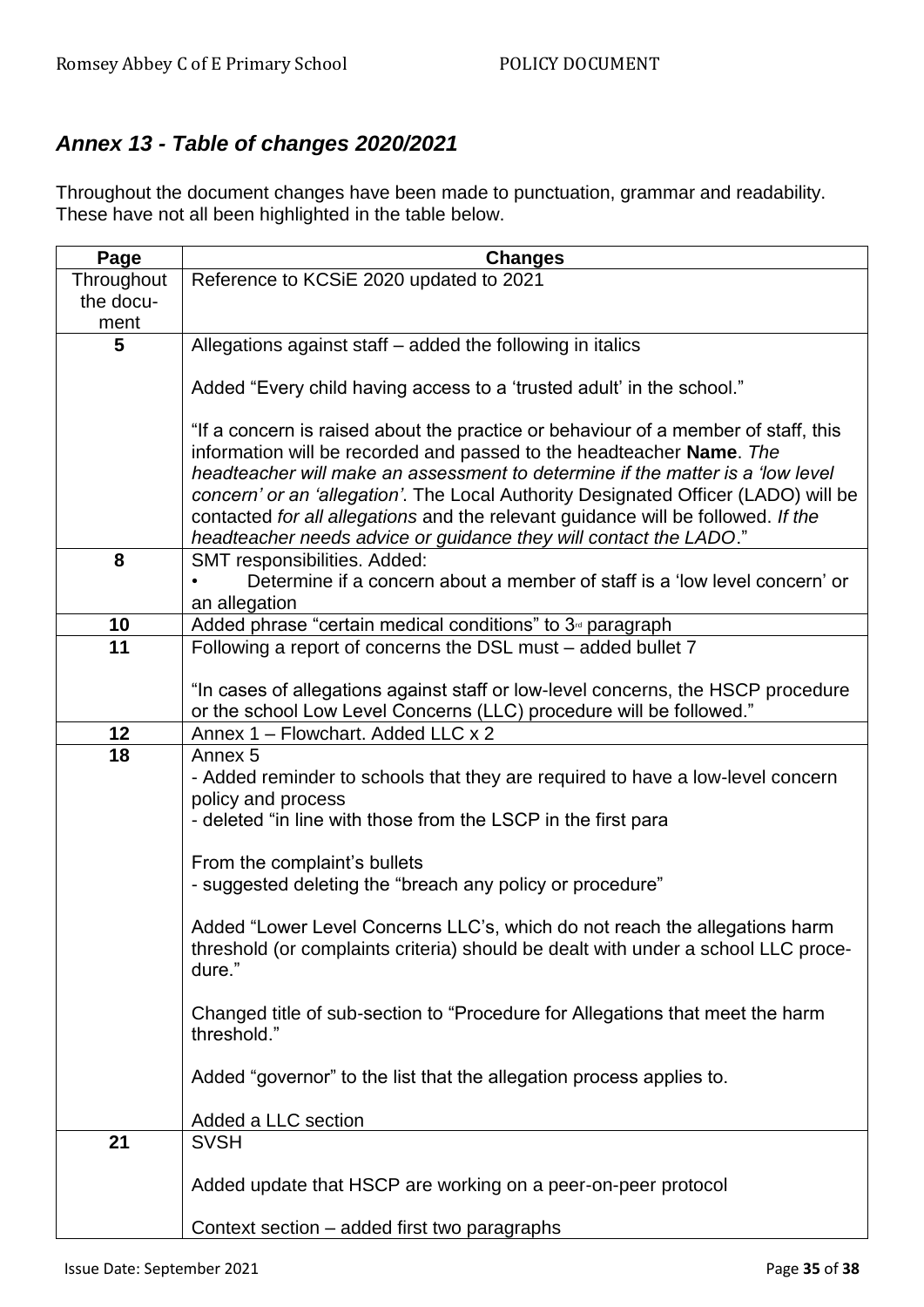|                | Policy section – added "This policy is underpinned by the principle that there is a<br>zero-tolerance approach to sexual violence and sexual harassment." To third<br>paragraph                                                                                                                                                                                                               |
|----------------|-----------------------------------------------------------------------------------------------------------------------------------------------------------------------------------------------------------------------------------------------------------------------------------------------------------------------------------------------------------------------------------------------|
| 22             | Responding to reports of SVSH section- Added<br>Understanding that our initial response to a report from a child is incredibly<br>important and can encourage or undermine the confidence of future victims<br>of sexual violence and harassment to report or to come forward.                                                                                                                |
| 23             | On-going response section - added<br>All concerns, discussions and decisions made, and the reasons for those de-<br>cisions, should be recorded in writing. Records should be reviewed so that<br>potential patterns of concerning, problematic or inappropriate behaviour can<br>be identified and addressed.                                                                                |
| 24             | The DSL will keep the risk assessment under review.<br>$\bullet$<br>When ongoing support is required by the victim, the victim should be asked<br>$\bullet$<br>whether they would find it helpful to have a designated trusted adult to talk<br>about their needs. The choice of any such adult should be they victims (as far<br>as reasonably possible) and this choice should be supported |
|                | Unsubstantiated, unfounded, false, or malicious reports - new section                                                                                                                                                                                                                                                                                                                         |
| <b>Annex 7</b> | Previous annex with Brook Traffic light tool has been removed.                                                                                                                                                                                                                                                                                                                                |
|                | The use of the Brook tool now requires training. For 2021, HSCP have pur-<br>chased on-line training that schools can access free of charge                                                                                                                                                                                                                                                   |
|                | As the tool is licenced to Brook it should no longer be used without the<br>training.                                                                                                                                                                                                                                                                                                         |
| <b>Annex 7</b> | The risk assessment is now annex 7 from Annex 8                                                                                                                                                                                                                                                                                                                                               |
|                | Removed 'brook traffic light assessment' and replaced with 'presenting behav-<br>jour'                                                                                                                                                                                                                                                                                                        |
| <b>Annex 8</b> | New Annex - Online Safety which will need to be personalised to each setting                                                                                                                                                                                                                                                                                                                  |